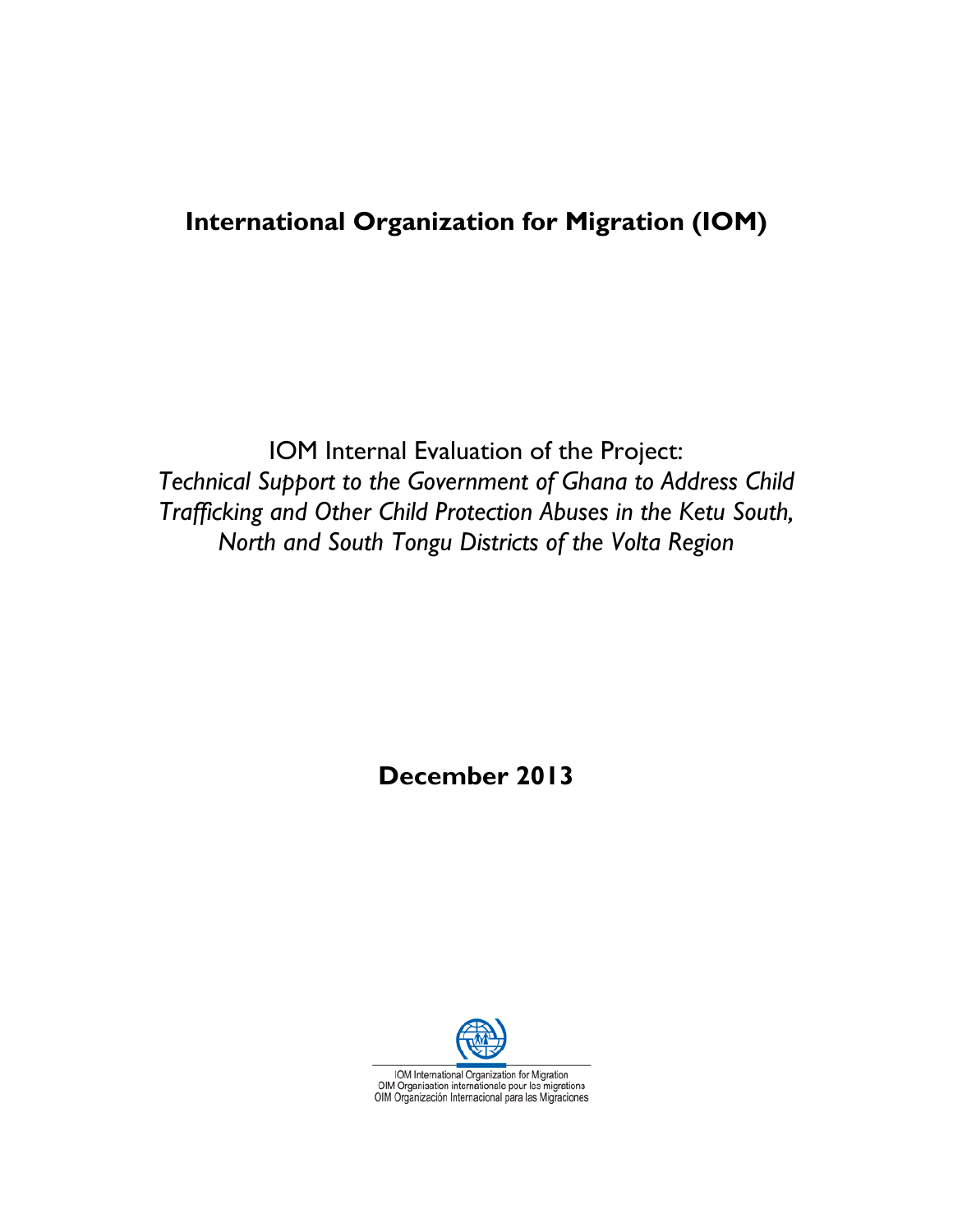# **TABLE OF CONTENTS**

| $\mathbf{L}$                                                                 |  |
|------------------------------------------------------------------------------|--|
|                                                                              |  |
|                                                                              |  |
|                                                                              |  |
|                                                                              |  |
| H.                                                                           |  |
| III.                                                                         |  |
|                                                                              |  |
| IV.                                                                          |  |
| V.                                                                           |  |
| VI.I ANNEX A: NUMBER OF COMMUNITY MEMBERS TRAINED DURING TOOLKIT ROLL-OUT 19 |  |
| VI.II ANNEX B: NUMBER OF COMMUNITY MEMBERS INTERVIEWED FOR EVALUATION. BY    |  |
|                                                                              |  |
|                                                                              |  |
|                                                                              |  |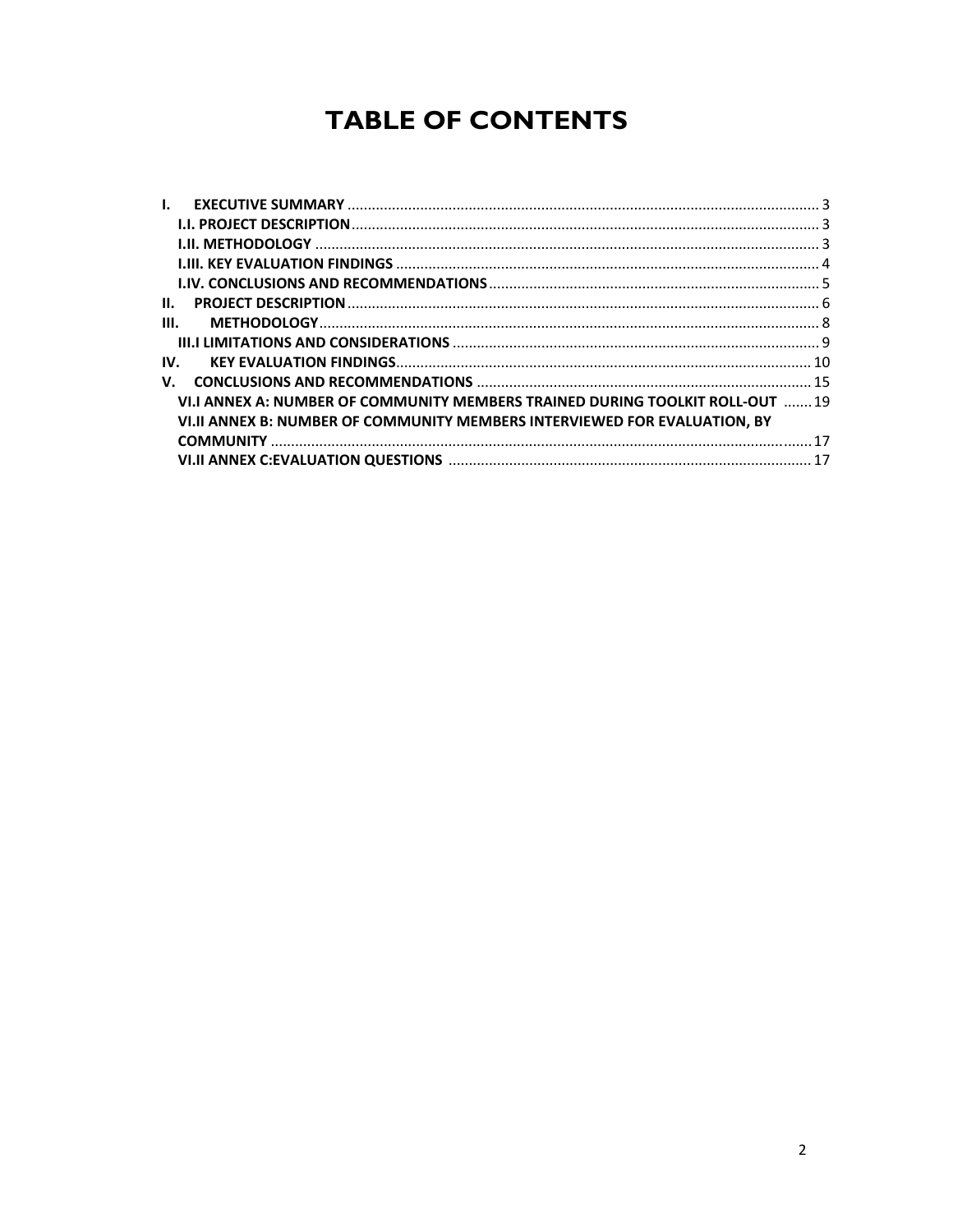# **I. EXECUTIVE SUMMARY**

## **I.I. PROJECT DESCRIPTION**

In November 2012, the International Organization for Migration (IOM) in Ghana, with support from the United Nations Children's Fund (UNICEF), launched a new initiative aimed at building the capacity of local communities to address and prevent child trafficking and protection violations occurring in the Volta Region of Ghana.

IOM engaged and trained key leaders and government structures in six communities in three districts (Ketu South, North and South Tongu districts) to understand the dangers associated with child trafficking and other child protection issues. This culminated in the production of a Child Protection and Counter‐Trafficking Toolkit, containing 16 thematic modules for in‐depth interactive educational sessions with all members of the community. The first six modules were piloted in 2013 in the six target areas and included topics such as: community commitment, child protection, child trafficking, children's rights, children's rights for children, and birth registration. Sensitization and awareness creation activities were also organized in all communities. More than 7,300 individuals were trained during the 104 training session held (see Annex A). The combination of training, outreach, and awareness raising components of the programme aimed to ensure a protective environment for children from trafficking and other child protection abuses, and to strengthen the capacity of the Government of Ghana to address such issues.

## **I.II. METHODOLOGY**

In November 2013, IOM Ghana, in collaboration with relevant District Assemblies and other key partners, conducted an internal evaluation of the project *Technical Support to the Government of Ghana to Address Child Trafficking and Other Child Protection Abuses in the Ketu South, North and South Tongu Districts of the Volta Region* to gather lessons learned, including key achievements and areas for improvement. The evaluation also assessed the effectiveness of the community facilitation toolkit developed and piloted, and the corresponding level of community awareness on child trafficking and other child protection issues. The evaluation will serve as a guide to IOM and its key partners, including UNICEF as they expand the project to include the roll-out of the remaining 10 modules of the Toolkit and look to expand this project to other communities in the three target districts and/or other vulnerable districts in the Volta Region.

As part of the evaluation, group interviews were conducted in five of the six project communities, namely Memordze‐Sikor, Kanyakope, Anoenu, Hlevi and Agbagorme. An interview was not conducted in the sixth project community, Aveyiborme, as the participants did not show on the scheduled date and time. While an interview was conducted in Hlevi, the results were also not included in the evaluation findings as the group interviewed did not form part of the group reached by the project roll out. Groups interviewed consisted of community elders/leaders, men and women. Children were interviewed separately from adults. A total of 128 adults and 230 children were interviewed in four communities (see Annex B).

In order to assess a change in knowledge, retroactive project baseline data was collected by asking participants to provide a score for "before" and "after" project implementation. Where applicable, focus group questions were used to capture reasons for change in knowledge. For a full listing of interview questions, please see Annex C.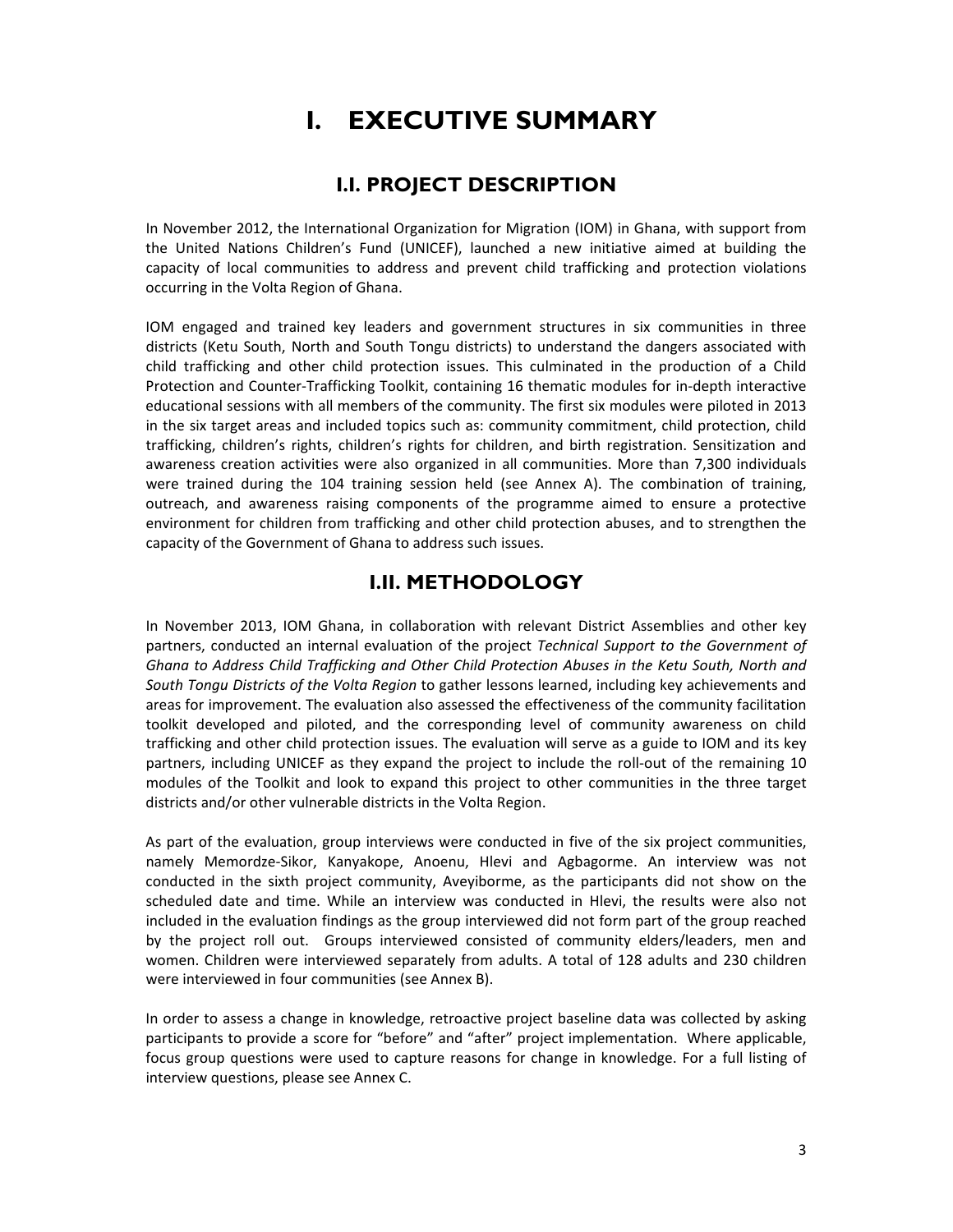The results of the interviews were captured in an interview notes template, by both the evaluator and an assistant, which was then analysed to identify key themes.

## **I.III. KEY EVALUATION FINDINGS**

The results of the evaluation indicate a significant increase in knowledge by community members regarding counter‐trafficking and child protection issues. This change was credited by respondents almost entirely to the IOM intervention and the support provided by a small network of community volunteers, who were trained to roll‐out the toolkit. The following is a summary of key evaluation findings:

- All communities indicated that, prior to the IOM intervention, an average of three to ten children were being **trafficked** per month. Conversely, they reported that no children had been trafficked since the toolkit training was received. It was further noted that, upon learning of the harsh realities facing trafficked children, parents from the communities of Memordze‐ Sikor and Kanyakope voluntarily requested the return of a total of three previously‐trafficked children from the fishermen keeping them.
- At the time of the interview, participants were well‐versed in **parental responsibilities** towards their children in order to ensure that the children are well cared for and protected. Following the IOM intervention, 46.9 per cent of adult participants indicated they were undertaking key responsibilities towards their children, in comparison to 13.3 per cent who indicated that they had been implementing such practices prior to the toolkit training. This is a three and a half fold increase in knowledge following the IOM intervention.
- Participants interviewed were able to easily and accurately define **child trafficking**, explain who a trafficker is and state things that happen to children after they are trafficked. Evaluation results indicate that 18.8 per cent of adult participants exhibited knowledge of trafficking following the IOM intervention in comparison to 4.7 per cent who indicated they possessed the knowledge before the toolkit training. This result indicates a four‐fold increase in knowledge among adults after receiving the Toolkit training; however, the overall low percentage indicates that such counter‐trafficking awareness information needs to be reinforced in target communities.
- Evaluation respondents were able to easily and accurately define **child protection** and mention ways by which a community could ensure the protection of its children. After the IOM intervention, 50 per cent of adult participants exhibited knowledge of children's rights, in comparison to 13.3 per cent who indicated they possessed the knowledge before the toolkit training. This result indicates a three and three‐quarter folder increase in knowledge of participants. The outcome is similar to awareness levels of parental responsibilities with half of interviewees now aware of both child protection and parenting issues.
- Those children interviewed were able to easily and accurately list their **rights and responsibilities**. The majority of children (63%) indicated that they knew they had rights following the IOM intervention, in comparison to the small number of children (6.5%) who indicated that they knew they had rights prior to the toolkit training. This was the most significant change in knowledge among all respondents, with a ten-fold increase in the number of children now aware of their rights in communities that received the Toolkit training.
- The majority of participants interviewed indicated that they were previously made aware of the need to **register the birth of their children** by medical professionals at the "weighing" of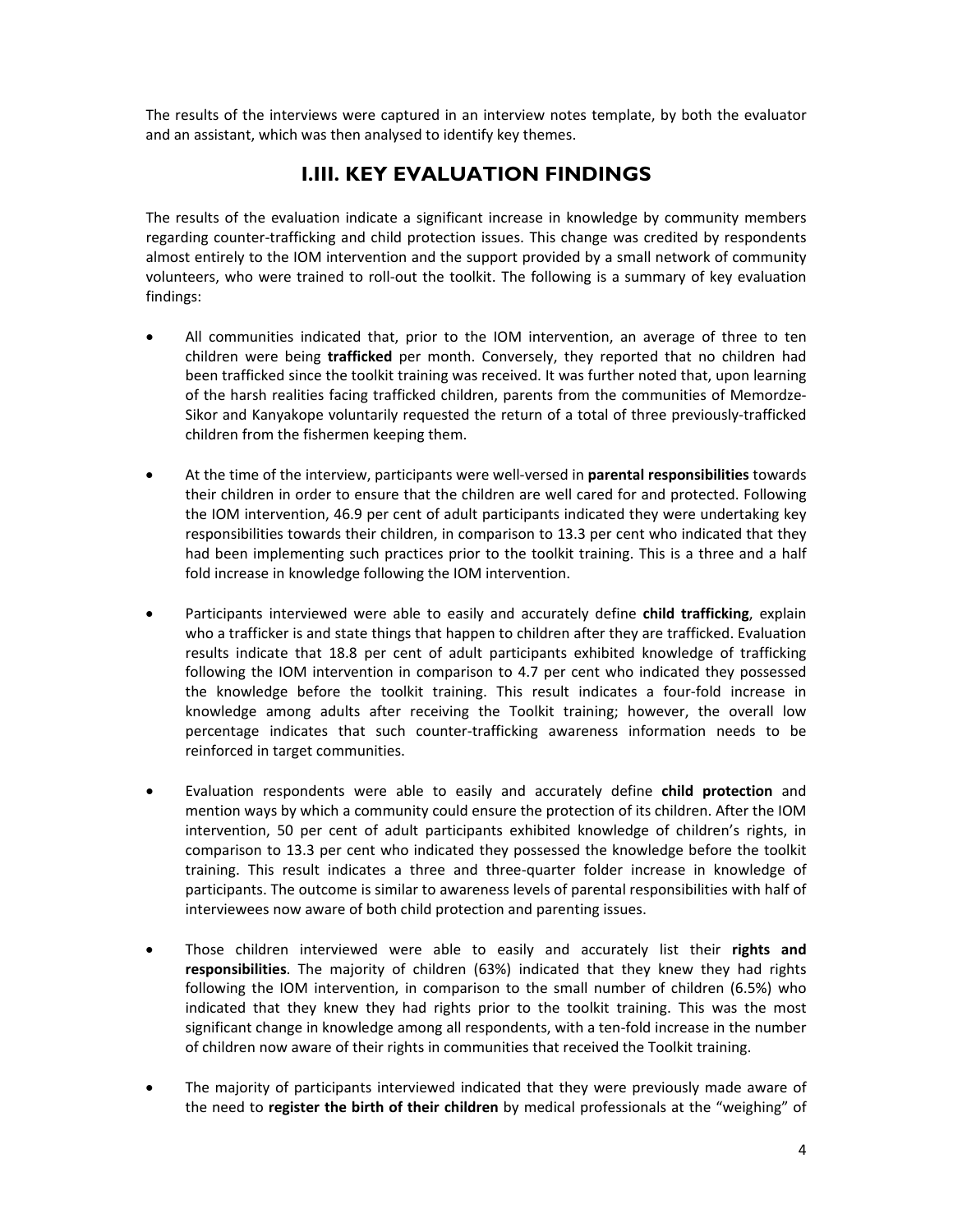the children. Of those interviewed, 25 per cent indicated that they had registered their children's birth prior to the IOM intervention, in comparison to 1.6 per cent who indicated that they became aware as a result of IOM's training.

## **I.IV. CONCLUSIONS AND RECOMMENDATIONS**

Information obtained during the evaluation interviews suggests that the project has been effective at producing a change in knowledge amongst community participants. Therefore, funding permitting, the remaining modules should be rolled out to build upon participants' newly acquired knowledge. Furthermore, as the evaluation findings suggest that the toolkit is an effective tool for sensitizing communities to child protection issues, the toolkit could be implemented in other communities or incorporated into any national action plan regarding counter‐trafficking and child protection.

Recommendation #1: *As much as possible, project communities should be connected with any available revenue generating opportunities and/or referred to any available government services, NGOs or the private sector.* 

In Ghana, it has been observed that that financial hardship plays a key role in a parent's decision to traffic his or her child. This reality was underscored during the current evaluation process as community members, and sometimes teachers, stated their appreciation for the knowledge being imparted but then presented the plight of community members, including the children, who were facing financial hardships.

### Recommendation #2: *District Assemblies should be presented with project details in advance of the roll‐out as they have a key role to play in supporting the project implementation.*

During the course of the evaluation, toolkit presentations were scheduled at two District Assemblies. This process involved project staff providing a copy of the toolkit to representatives of the District Assembly and explaining the nature and scope of the project. However, as was noted by the project consultants during the training of trainers of the toolkit, "…any programme or project in Ghana wishing to effectively facilitate community mobilization and ownership for child care and protection and elimination of child trafficking should…use effective community entry processes including consultations with the Metropolitan/Municipal/ District authorities." Having the District Assembly involved from the onset means that they may provide some support during the course of the project roll-out and also, it potentially equips them to effectively use the toolkit and continue the community sensitization following the completion of the IOM project.

## Recommendation #3*: IOM should review toolkit modules to ensure that there is no overlap between the information they are presenting and the information being presented by other community actors.*

For example, on the topic of birth registration, participants from most communities indicated that they were previously advised by medical officials of the need to register the birth of their children at the 'weighing'. IOM may choose to leave the toolkit unchanged as a means to reinforce existing community knowledge.

Recommendation #4: *Where feasible, IOM should tie some key toolkit activities to durbars (or celebrations) in order to ensure greater community attendance and involvement.*

In one community, participant turnout for evaluation interviews was low; while in another, the community members who participated in the training were not the same community members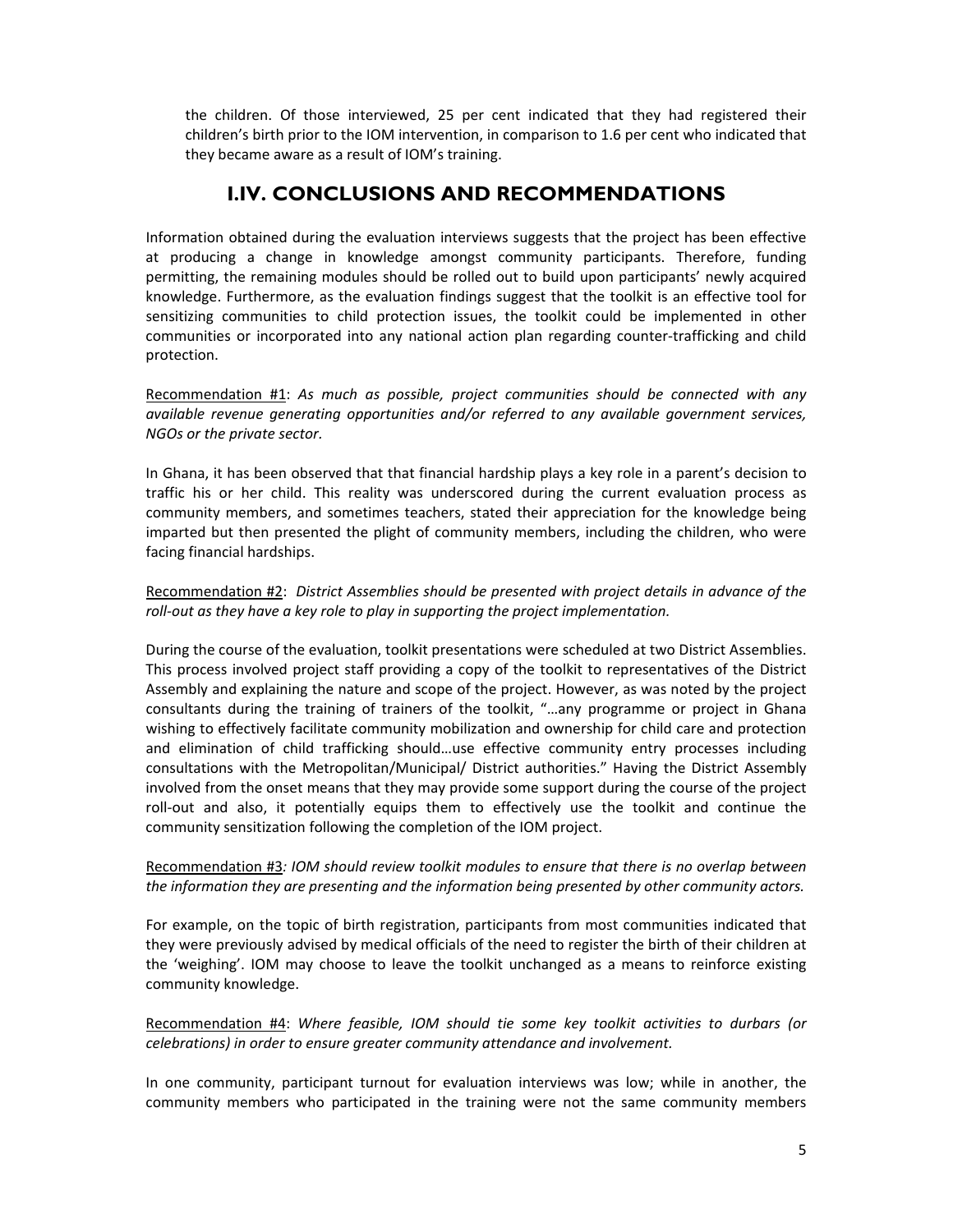present for the evaluation interviews; and in yet another community, the participants were a no show, which meant that their data could not be gathered for the report. IOM Ghana experience shows that community attendance is better for events tied to durbars than those which are not. Therefore, future programming should consider sponsoring durbars as a means to ensure higher attendance for key toolkit activities.

Recommendation #5: *The "Free To Be Me" training modules should be reinforced in all pilot communities with follow‐up trainings to strengthen community response and awareness of child protection and counter‐trafficking issues.*

The evaluation findings indicate a dramatic increase in knowledge among those who participated in IOM toolkit trainings sessions. However, despite these achievements overall knowledge remains at or below 60 per cent of the target population. The reinforcement of concepts in pilot communities would expand the level of awareness and the capacity of communities to respond to child protection and counter‐trafficking violations.

Recommendation #6: *IOM should scale up child protection and counter‐trafficking training and sensitization in other vulnerable communities in Ghana, utilising the "Free To Be Me" campaign.*

The successful completion of trainings in pilot communities, demonstrates the positive impact and tangible outcomes of the "Free To Be Me Campaign". This model should be replicated to communities across Ghana, particularly those vulnerable to child protection and trafficking violations. This would serve to support national action plans regarding child protection and counter‐ trafficking.

# **II. PROJECT DESCRIPTION**

Human trafficking is a global problem that is widely considered to be modern‐day slavery and one of the most heinous crimes in existence today. Its victims are robbed of their most basic human rights and it occurs in varying frequency and forms in countries the world over. The victims, who are mostly women and children, are deceived by false promises and deprived of their normal lives, forced to provide labour or sexual services, all for the direct profit of their traffickers. Exploitation often manifests as intimidation, physical force, sexual assault, work without pay and threats of violence to the victims and their families.

Ghana is not immune to the occurrence of human trafficking. According to the US Department of State 2013 Trafficking in Persons Report, such flows occur from, through and to Ghana for the primary purposes of forced labour and sexual exploitation. Additional research has shown that internal human trafficking of children occurs on a more frequent basis than transnational trafficking of foreigners. "Ghanaian boys and girls are subjected to conditions of forced labour within the country in fishing, domestic service, street hawking, begging, portering, artisanal gold mining, and agriculture."<sup>1</sup> In response to the problem of human trafficking, the Government of Ghana (GoG) has adopted international instruments, such as the Protocol to Prevent, Supress and Punish Trafficking in Persons and the Convention on the Rights of the Child, that protect children and has enacted local laws (Human Trafficking Act and Anti‐Migrant Smuggling Act) and put in place institutions such as the Anti‐Human Trafficking Unit (AHTU) to protect the rights of children in Ghana. However, despite

<sup>1</sup> United States Department of State, *2013 Trafficking in Persons Report ‐ Ghana*, 19 June 2013, available at: http://www.refworld.org/docid/51c2f3bc53.html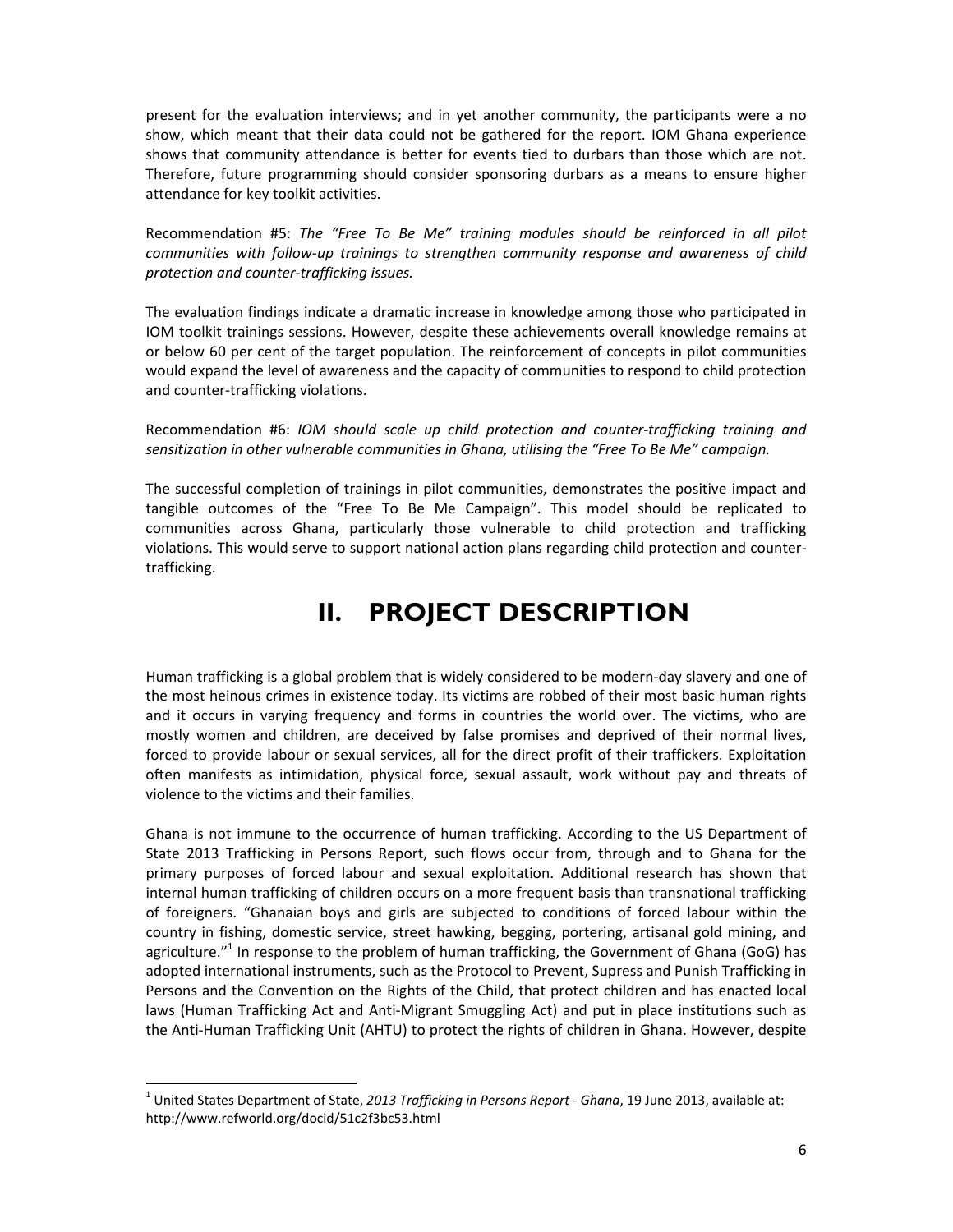these advances in countering human trafficking and child's rights there exists a wide gap between law and practice.

In Ghana, children are often confronted with a wide range of protection issues ranging from poverty to physical abuse, sexual and labour exploitation. Although children in the Volta Region are not different from children in other parts of Ghana; they are confronted with some of the worst forms of protection violations. A large number of children from this Region have become victims of trafficking, exploitative labour, and abuse. The Child Labour Survey conducted by the Ghana Statistical Service in 2003, for example, indicated that 33 per cent of the 1,273,294 child labour victims in Ghana were located in the Volta Region; with the majority working in hazardous conditions in the fishing industry along the Volta Lake. $2$ 

Since 2002, IOM has partnered with the GoG and local stakeholders to provide technical capacity building and direct assistance to victims of human trafficking in the country. The organization's work started with baseline research regarding the extent of child trafficking into the fishing industry to better inform the Government and all working to eliminate human trafficking in the country. IOM's counter‐trafficking activities have predominately focused on the rescue, rehabilitation, reintegration and long‐term monitoring of children trafficked into the fishing industry. To date, 732 children have been assisted and 48,000 community members and fishermen have been sensitized about human trafficking and children's rights. More recently, in December 2012, IOM partnered with the United Nations Children's Fund (UNICEF), to launch an awareness and prevention campaign, aimed at building the capacity of local communities to address and prevent child trafficking and protection violations occurring in the Volta Region of Ghana.

The pilot project, *Technical Support to the Government of Ghana to Address Child Trafficking and Other Child Protection Abuses in the Ketu South, North and South Tongu Districts of the Volta Region,* targets community structures through awareness creation, sensitization and information sharing on child trafficking and other child protection abuses in the three districts in the Volta Region. The project will also contribute to the realization of Output 7.5 of the UNDAF Action Plan (2011 – 2016), which states that "by 2015 Child Protection service providers (MDAs, CSOs, NGOs) across Ghana will deliver efficient, coordinated, gender appropriate child protection services to orphans and vulnerable children, including 'at risk' groups."<sup>3</sup> The initiative is further aligned with the UNICEF/GoG Child Protection Programme expected result that by 2016, parents, care-givers and community

members in at least five Regions understand and are able to practice positive behaviour that protects children from violence, abuse and exploitation.

To facilitate the capacity building of community structures on child protection and counter‐trafficking and to better inform affected communities, IOM developed a toolkit entitled, "Free To Be Me". The IOM toolkit is intended to educate village leaders and family members so they may more capably address child trafficking and protection challenges, bridging the gap between legislative measures and action. The toolkit contains 16 thematic modules for in‐depth educational sessions with all members of the community (men, women and children). The toolkit was piloted in 2013 in six communities in Ketu South, Ketu North and the South Tongu Districts of the Volta Region. These communities were identified as areas vulnerable to child



<sup>&</sup>lt;sup>2</sup> This is the most current information available; a child labour survey has not been conducted since 2003.<br><sup>3</sup> UNDP, *Ghana UNDAF 2012-2016 Narrative*.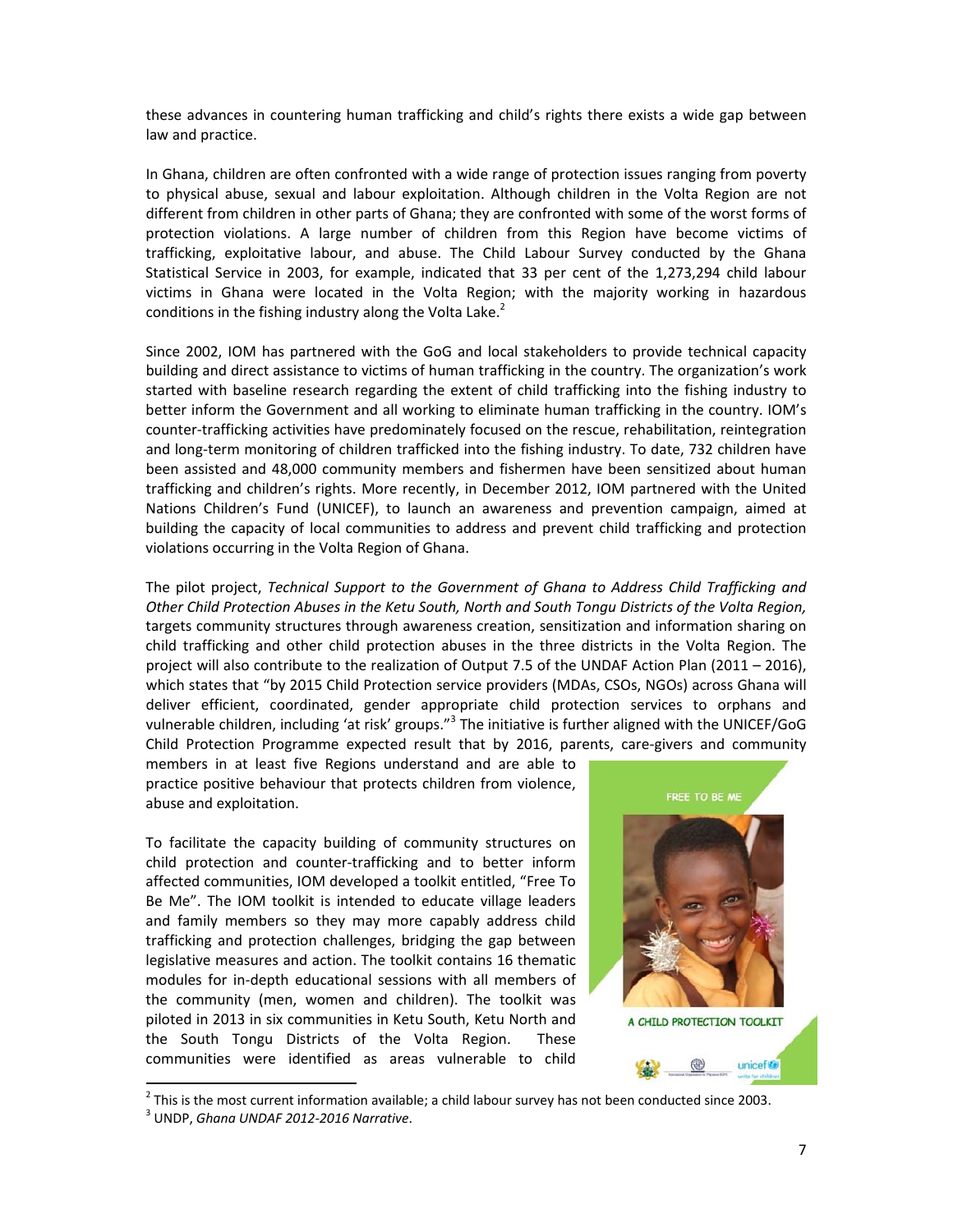trafficking and other child protection abuses through research and IOM's extensive experience working in the Volta Region. Each District Assembly was also directly engaged prior to the start of activities to ensure full participation from community leaders.

Each of the six targeted communities in the three districts were trained using the first six modules of the "Free To Be Me" toolkit, which included topics such as; community commitment, child protection, child trafficking, children's rights, children's rights for children, and birth registration. More than 7,300 individuals were trained during the 104 training session held (see Annex A). The toolkit serves as just one of the many necessary, integrated, and nationally coordinated programmes or interventions created to address the root causes of child trafficking and abuse. Additional sensitization and awareness creation activities were organized to reinforce messages delivered. These activities aimed to ensure a protective environment for children from trafficking and other child protection abuses, and to strengthen community based response and accountability.

Following the completion of pilot project activities (November 2013), IOM undertook an internal evaluation of the Toolkit, to inform and refine project implementation for future initiatives, such as the complete roll‐out of all 16 modules in the six target communities and the scale‐up and delivery of the toolkit in affected communities across Ghana.

# **III. METHODOLOGY**

The main objectives of the IOM child protection and counter-trafficking project are to raise awareness of child protection issues and to mobilize/create capacity among village leaders, parents, community members and children to more capably address those issues in order to bridge the gap between legislative measures and action. When a community well known for child trafficking has been mobilized, it will possess, amongst others, the following characteristics:

- 1. Community members will understand the concept of trafficking and be able to talk about who is a trafficker and who is a trafficked child.
- 2. Community members will understand that a child is different from an adult one who needs special assistance to develop well to become a productive adult.
- 3. Community members will have a basic understanding of the Human Trafficking Act, which seeks to prevent trafficking of persons, including children, and offers protection to victims of trafficking. They would also have some knowledge of the Children's Act, which deals with child care and protection from neglect and other forms of abuse.
- 4. Community members will be aware of the different actions they can take to address child trafficking.
- 5. Community members will be motivated and committed to act individually and as a group to eliminate child trafficking from their communities.
- 6. A mobilized community will have the confidence to seek outside assistance and cooperation when needed.

The evaluation of the "Free To Be Me" toolkit was designed to measure change in the knowledge of training participants. The evaluation followed two methodologies, scoring and focus group interviews, to record change in knowledge. Change was assessed in

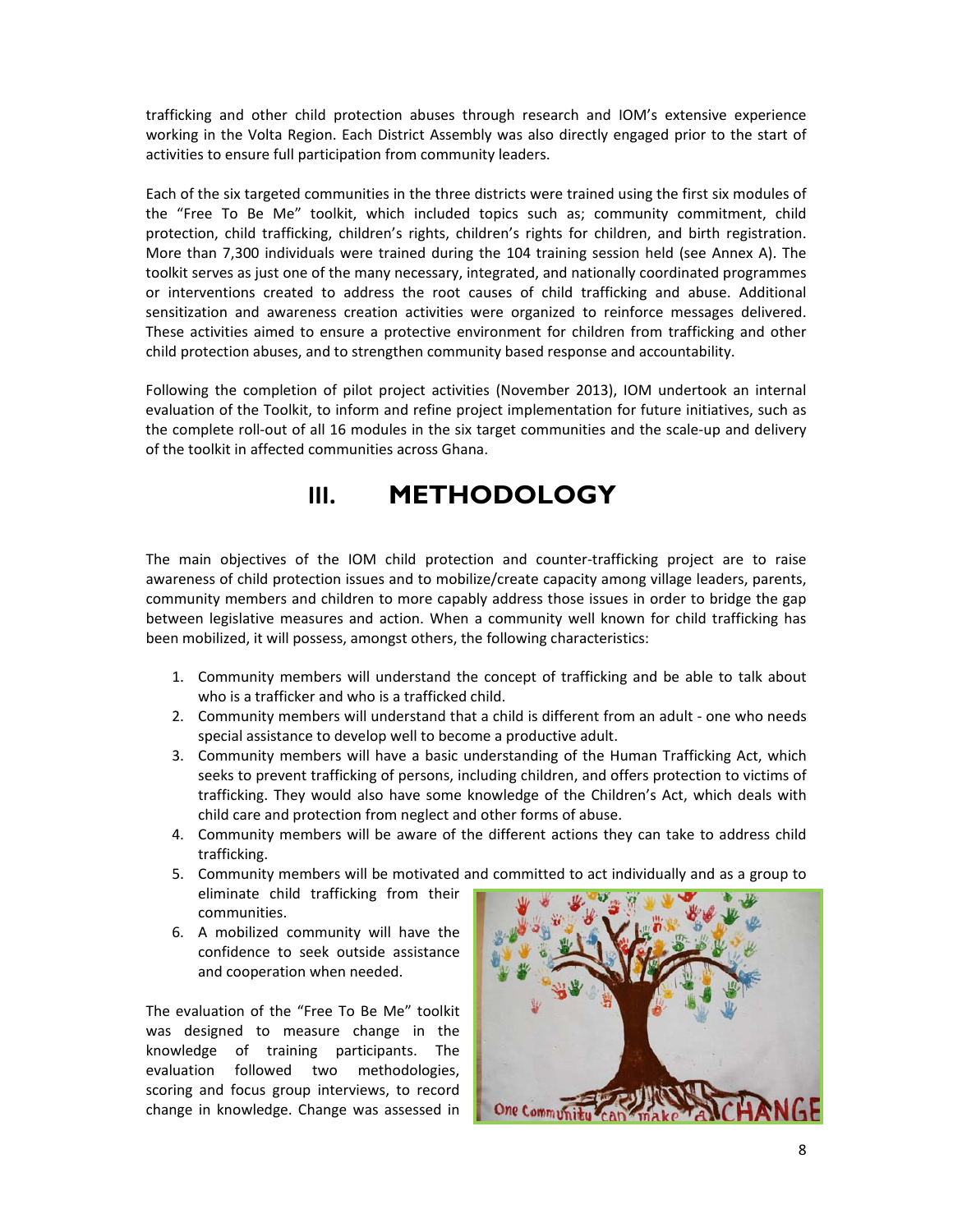terms of evaluation participants' knowledge before and after the IOM toolkit intervention.

As baseline data was not collected properly prior to project implementation, it was collected retrospectively. The scoring method was chosen for data collection as it is a particularly useful tool when project baseline data is weak or non-existent. Scoring is a method used for participatory quantitative analysis. In the area of child care and protection, it can be used to estimate the level of change that has taken place after an intervention has been applied by estimating the situation before the intervention was applied and the situation after. To ensure that the evaluator and participants were referring to the same timeline, the Tree of Life was used as the point of reference for "before" and "after" questions. For each question posed, participants were asked to provide a score "before" project implementation and a score for "after".

Evaluation participants were given fifty pebbles and asked questions such as, "Before the Tree of Life, how many people knew there was a law against human trafficking? and How many after?". It was then explained that pebbles represented all the members of the community. The participants were then requested to discuss amongst themselves and decide how many pebbles represented the members of the community who knew about the law. Once a consensus was reached, a representative appointed by the group would count the number of pebbles that represented the group's



response and present them to the evaluator to be recorded. Semi-structured interview questions were used to supplement the scoring method in order to capture, where applicable, reasons for any registered change in knowledge.

Those who participated in group interviews included: community elders/leaders, men and women. Children were interviewed separately from adults. The size of the groups varied by community. The results of the interviews were captured in an interview notes template, by both the evaluator and an assistant, and was later analysed to identify key themes.

## **III.I LIMITATIONS AND CONSIDERATIONS**

While the evaluation contains both qualitative and quantitative evidence, there are a few methodological considerations that should be noted.

*a. Group interviews were not able to be conducted in all six communities; one of the five remaining communities' interviewees were not the same as those who participated in toolkit trainings.*

Group interviews were conducted in five of the six project communities, namely Memordze‐ Sikor, Kanyakope, Anoenu, Hlevi and Agbagorme. An interview was not conducted in the sixth project community, Aveyiborme, as the participants did not ‐show up on the scheduled date and time. [Note: due to time constraints, it was not possible to reschedule the Aveyiborme interview.] Data collected in Hlevi was not used in the analysis as it was noted that those present for the evaluation interviews did not participate in the toolkit training and as such comparison would be impossible.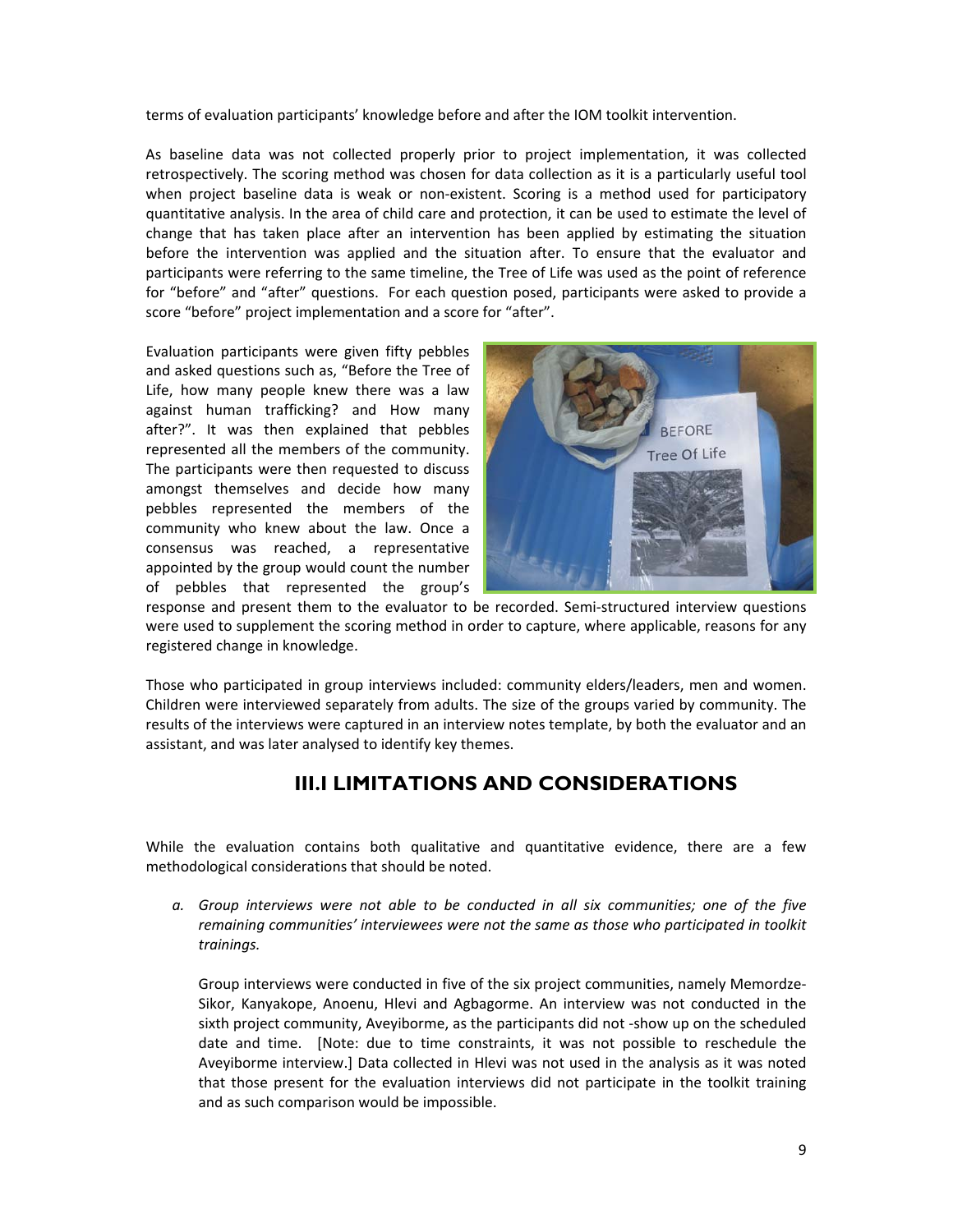*b. There is confidence in the evaluation findings overall; however, the level of confidence varies by community.* 

More specifically, the participants interviewed in Hlevi were largely unfamiliar with the "Free To Be Me" toolkit training. While the project had previously been rolled out in the community, the evaluation participants, with very few exceptions, were not the same participants who had undergone the training. Nonetheless, their responses were recorded in view of being used for comparisons between the knowledge of those who had received the training and those who had not.

*c. The evaluator was not functional in Ewe, the local language spoken in the Volta Region; therefore the use of an interpreter was necessary to carry out the interviews.*

The interpreter used to conduct the interviews was the same project staffer who provided the training to the various communities. While it is not believed that said staffer influenced the responses of the participants in any way, this constraint should be noted.

*d. Participants of the "Free To Be Me" toolkit training are not tracked in any systematic way.*

As the particulars of the participants of the toolkit training were not recorded during the project roll-out, there was no way to identify, with certainty, which of the evaluation participants had actually undergone the training. Therefore, certain assumptions had to be made that those who self-identified as having participated in the training.

*e. The evaluation methodology had to be adjusted to suit the realities of the field.*

With the exception of Memordze‐Sikor where the pebbles worked well as a tool to represent various numerical responses, the other four communities struggled somewhat with the concept and were therefore asked to verbally provide their responses to the evaluator to supplement the findings.

# **IV. KEY EVALUATION FINDINGS**

The main findings associated with each of the evaluation questions are presented below. See Annex C to view the evaluation questionnaire.

As previously mentioned, participants from Aveyiborme did not attend scheduled interviews and participants who attended interviews in Hlevi were not familiar with the IOM intervention. Therefore, these findings are based on the analysis of information gathered from a total of 128 adult participants and 230 children interviewed in the four remaining communities.

In general, participants, through their responses to interview questions, showed a good grasp of the material covered in modules one through six of the toolkit. The toolkit roll‐out helped participants to

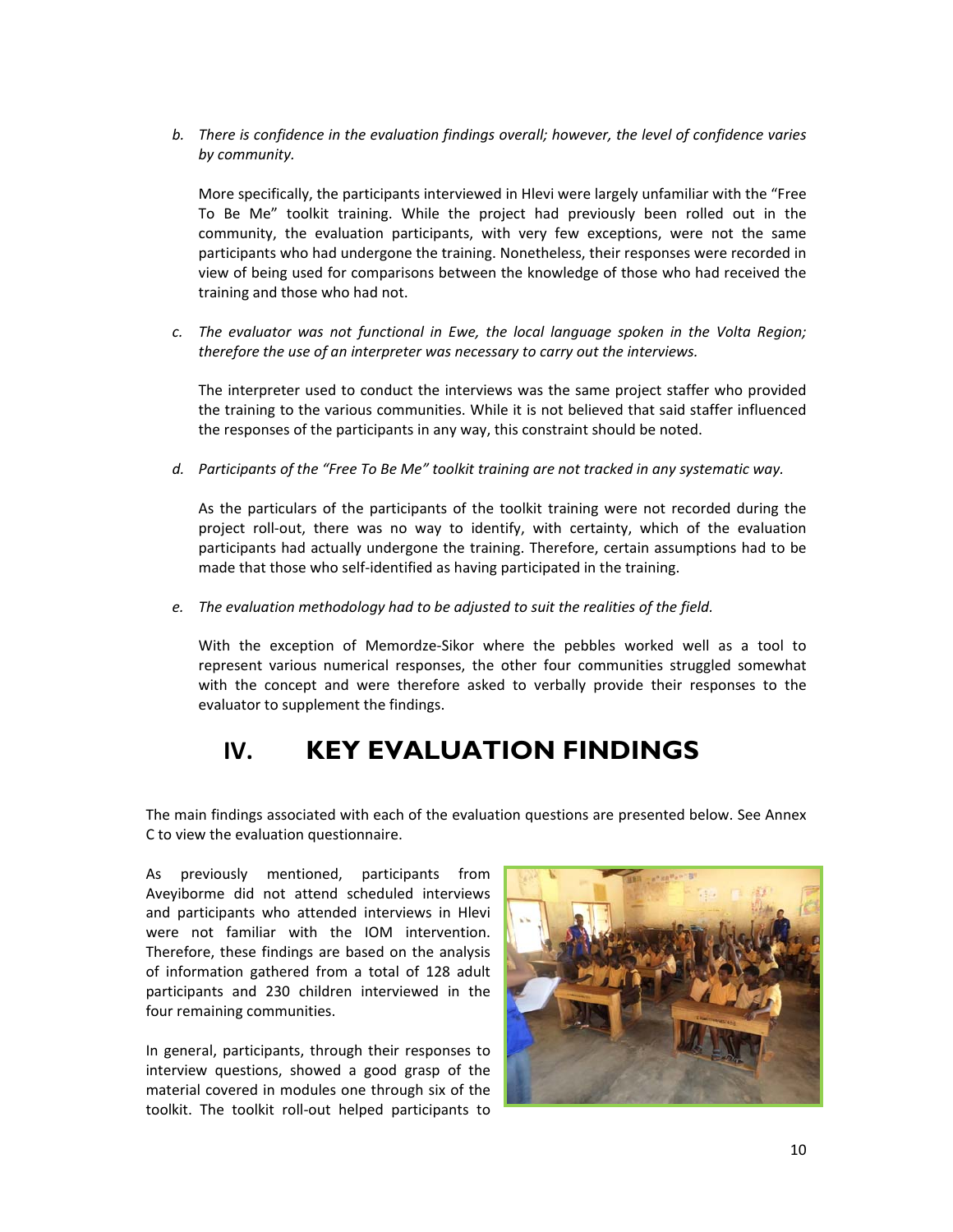become aware of the realities faced by children after they had been trafficked; become aware that Ghana has a law against human trafficking; gain valuable insights into activities they could undertake as individuals and as a community to ensure the protection of their children. It also informed children of their rights and responsibilities. The following are a summary of key findings from interviews with target communities, regarding each module that was piloted.

#### **Module 1: It Takes A Village**

#### **Interview Questions**

- 1. Before the Tree of Life how many times did your community meet to discuss the problems of children?
- 2. After the Tree of Life how often has your community met to discuss the Tree of Life? If there is a difference between the response to Q1 and Q2, please explain the reason for change.

### *Before the Tree of Life*

Participants in two of the four project communities, namely Memordze‐Sikor and Anoenu, indicated that they met during the school term to discuss issues affecting children. The remaining three communities had never met to have such discussions.

### *After the Tree of Life*

Memordze‐Sikor respondents reported an increase in the frequency of meetings regarding child welfare. More specifically, they reported an increase from three parent-teacher meetings, held during the school term, to seven meetings held between July and November 2013. Participants indicated that, due to IOM's intervention, child protection was being viewed more seriously and meetings were a means of further disseminating counter‐trafficking information to community members, discussing ways to stop trafficking and keeping each other accountable for the welfare of the children.

While Anoenu interviewees indicated that no further community meetings had been held, participants said that door‐to‐door visits had been conducted by community elders to remind parents of their child protection responsibilities.

Kanyakope community, which had never previously met to discuss issues affecting children, reported holding four meetings (between July and November 2013) to discuss the education of children, issues of trafficking and to enforce/reinforce message learnt from the toolkit training.

#### **Module 2: Child Protection**

#### **Interview Questions**

- 1. On average, how many children were taken from the community each month before the Tree of Life?
- 2. How many have been taken since? If there is a difference between response to Q1 and Q2, please explain the reason for such change.
- 3. Name three key responsibilities parents are expected to undertake towards their children to ensure they are well cared for and protected?
- 4. How many parents in this community used to undertake all three responsibilities to their children before the Tree of Life?
- **5.** How many parents do you think have taken on all three responsibilities to their children after the Tree of Life? If there is a difference between responses to Q4 and Q5, please explain the reason for change.

#### *Before the Tree of Life*

Two of the four communities interviewed, namely Memordze‐Sikor and Kanyakope, reported that on average 3 to 10 children were taken from the community each month. The community of Anoenu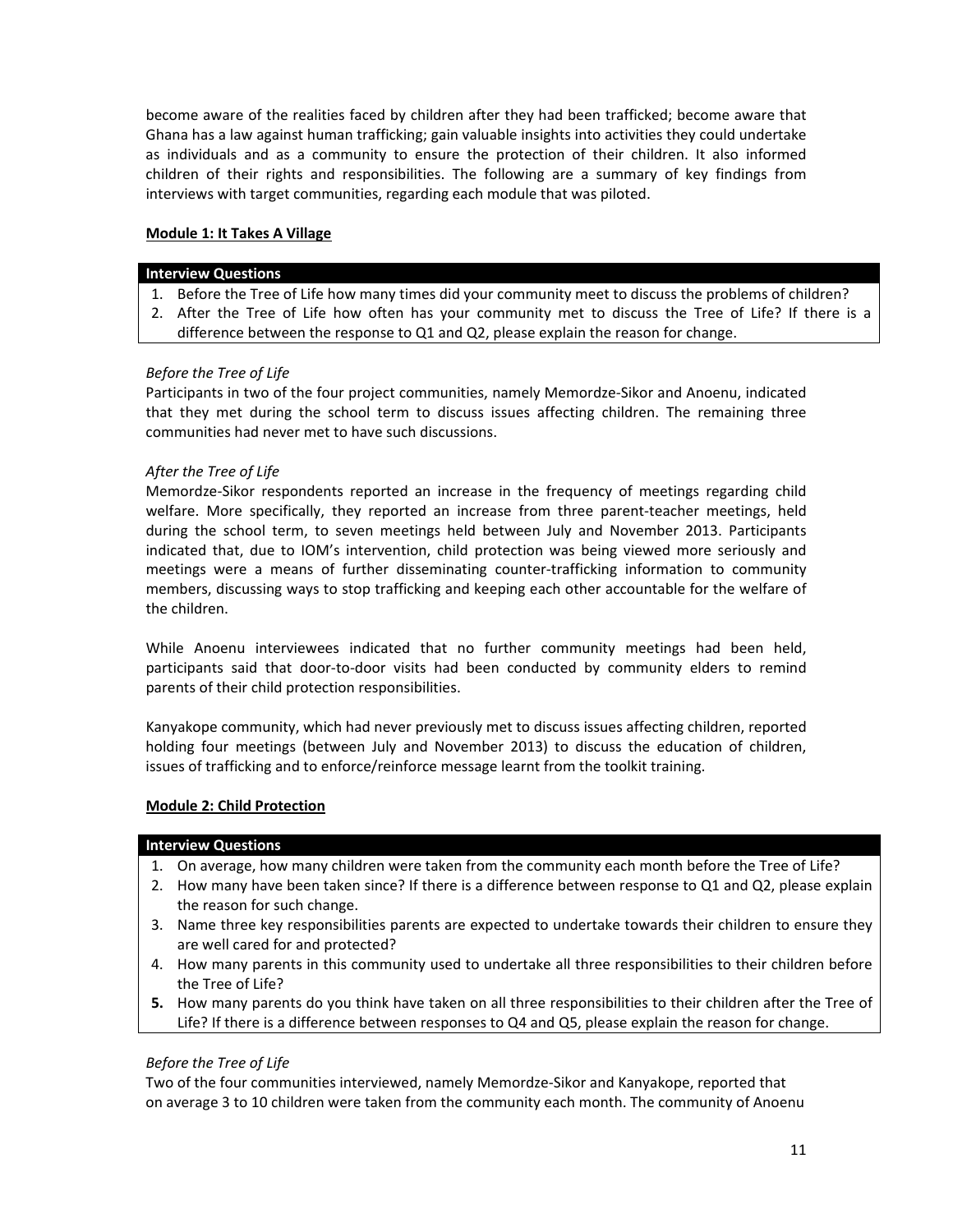was unable to provide a number as participants were not previously aware of the issue of child trafficking and the community of Agbagorme stated that no children had been taken from the community.

#### *After the Tree of Life*

All communities indicated that no children had been trafficked since IOM's intervention. Furthermore, participants from Memordze‐Sikor indicated that fishermen had visited seeking children to work on their boats but instead of turning over their children, community members informed the fishermen of the counter-trafficking toolkit project and, in at least one instance, a fisherman was taken to view the Tree of Life mural.

*Note: Of their own volition, upon learning g of the harsh realities facing trafficked children, the communities of Memordze‐Sikor and Kanyakope requested the return of a total of three previously trafficked children from the respective fishermen keeping them.*

Overall, evaluation participants were well‐versed in the responsibilities that parents are expected to undertake towards their children in order to ensure that the children are well cared for and protected. They listed responsibilities such as education, birth registration, medical care and protection from trafficking. Information obtained from interviews showed that, before the Tree of Life, just 13.3 per cent of participants were undertaking all three listed responsibilities towards their children compared to 46.9 percent after the Tree of Life (Table 1). This indicates a three and a half fold increase in knowledge about parenting responsibilities following the IOM training.



**Table 1: Percentage of evaluation participants that were undertaking all three listed responsibilities towards their children**

| Percentage | Number of participants |
|------------|------------------------|
| 13.3%      |                        |
| 46.9%      | 60                     |
| 39.8%      |                        |
| 100%       | 128                    |
|            |                        |

## **Module 3: Child Trafficking**

#### **Interview Questions**

- 1. What is child trafficking? (take turns in the group and let everybody name some features of the trafficking definition) Count the number of people who mention that trafficking is for the purposes of exploitation.
- 2. Who is a trafficker?
- 3. Name three things that happen to a child after s/he has been trafficked?
- 4. Before the Tree of Life did community members have all the knowledge you have exhibited above?
- 5. Before the Tree of Life, how many people knew there was a law against human trafficking?
- 6. After the Tree of Life, how many people know there was a law against human trafficking?

Evaluation participants in all communities were able to easily and accurately define child trafficking, explain who a trafficker is and state things that happen to children after they are trafficked.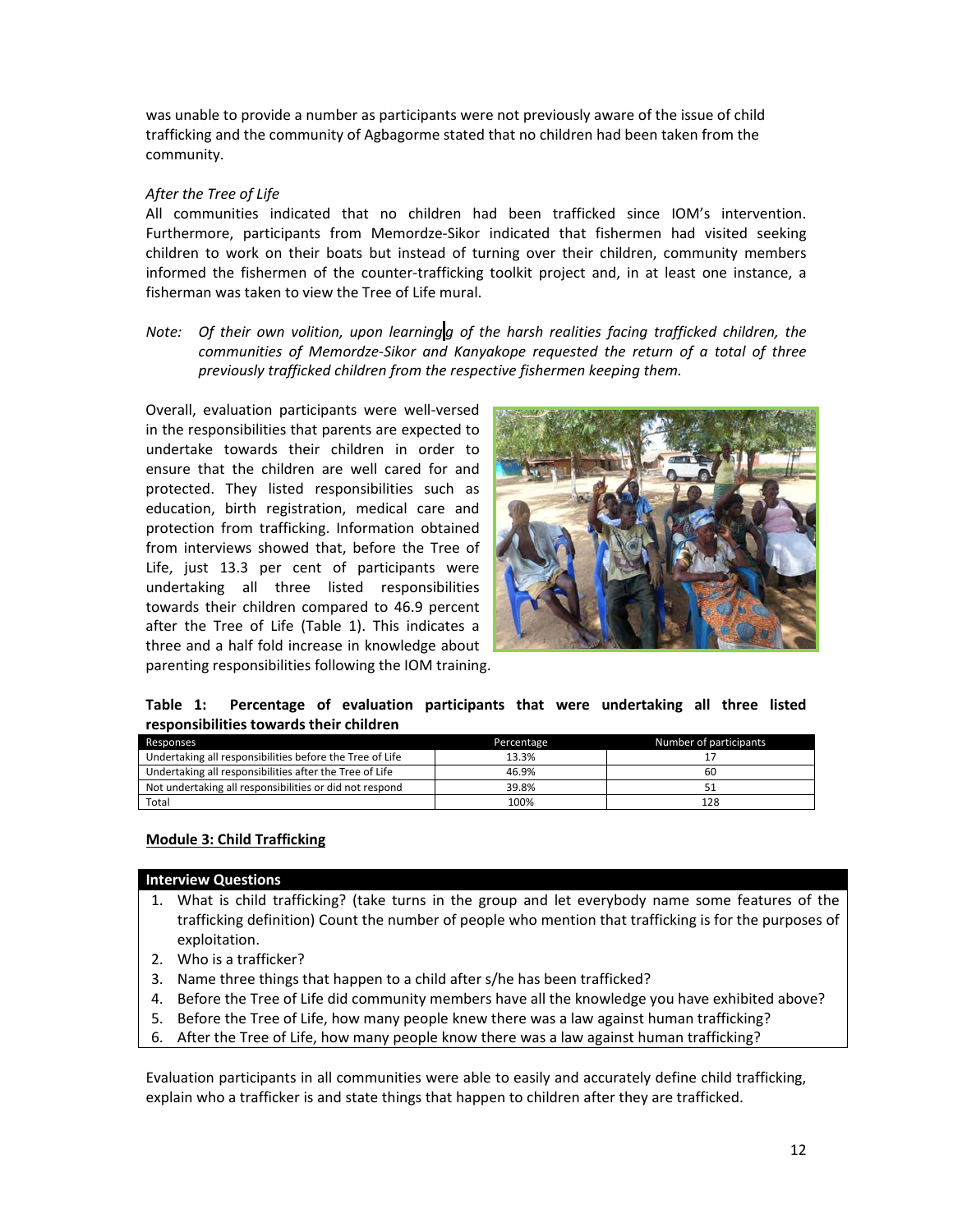### *Before the Tree of Life*

Very few (4.7%) adult participants were aware that Ghana had a law against human trafficking prior to the Tree of Life. Of those who did, the radio, word of mouth and the District Assemblyman were listed amongst their sources of information. In one instance, a participant from Kanyakope stated that he became aware of the law following a GoG-led interception on the north side of the Volta Region in which a bus transporting children to work was boarded; this resulted in the children being removed from the bus and returned to their parents.

### *After the Tree of Life*

When asked, a slighting higher number (18.8%) of adult participants indicated that they possessed knowledge of trafficking after the Tree of Life (Table 2). This result indicates a four‐fold increase in knowledge among adults after receiving the Toolkit training; however, the overall low percentage indicates that such counter-trafficking awareness information needs to be reinforced in target communities.

#### **Table 2: Percentage of evaluation participants that exhibited knowledge of trafficking**

| Responses                                        | Percentage | Number of participants |
|--------------------------------------------------|------------|------------------------|
| Possessed all knowledge before the Tree of Life  | 4.7%       |                        |
| Possessed all knowledge after the Tree of Life   | 18.8%      |                        |
| Only possessed some knowledge or did not respond | 76.5%      | 98                     |
| Total                                            | 100%       | 128                    |

#### **Module 4: Children's Rights**

#### **Interview Questions**

- 1. What is child protection?
- 2. Mention two ways a community can ensure the protection of its children?
- 3. Before the Tree of Life how many people do you think had a clear understanding of child protection?
- 4. After the Tree of Life how many people in the community have a clear understanding of the Tree of Life? If there is a difference between responses to Q3 and Q4, please explain the reason for such change.

When asked, evaluation participants in all communities visited were able to easily and accurately define child protection and mention ways by which a community could ensure the protection of its children.

#### *Before the Tree of Life*

Very few (only 13.3%) adult participants indicated that they understood what child protection was, and could not easily and or accurately mention ways to protect children.

#### *After the Tree of Life*

Half (50%) of adult participants could not only define child protection but were now aware of ways to protect their children from abuses. The overwhelming majority referenced the toolkit training when asked the reason for the change in their knowledge. This result indicates a three and threequarter folder increase in knowledge of participants. The outcome is similar to awareness levels of parental responsibilities with half of interviewees now aware of both child protection and parenting issues.

|  |  |  |  |  |  | Table 3: Percentage of evaluation participants that exhibited knowledge of children's rights |
|--|--|--|--|--|--|----------------------------------------------------------------------------------------------|
|--|--|--|--|--|--|----------------------------------------------------------------------------------------------|

| Responses                                        | Percentage | Number of participants |
|--------------------------------------------------|------------|------------------------|
| Possessed knowledge before the Tree of Life      | 13.3%      |                        |
| Possessed knowledge after the Tree of Life       | 50%        | 64                     |
| Did not possess the knowledge or did not respond | 36.7%      |                        |
| Total                                            | 100%       | 128                    |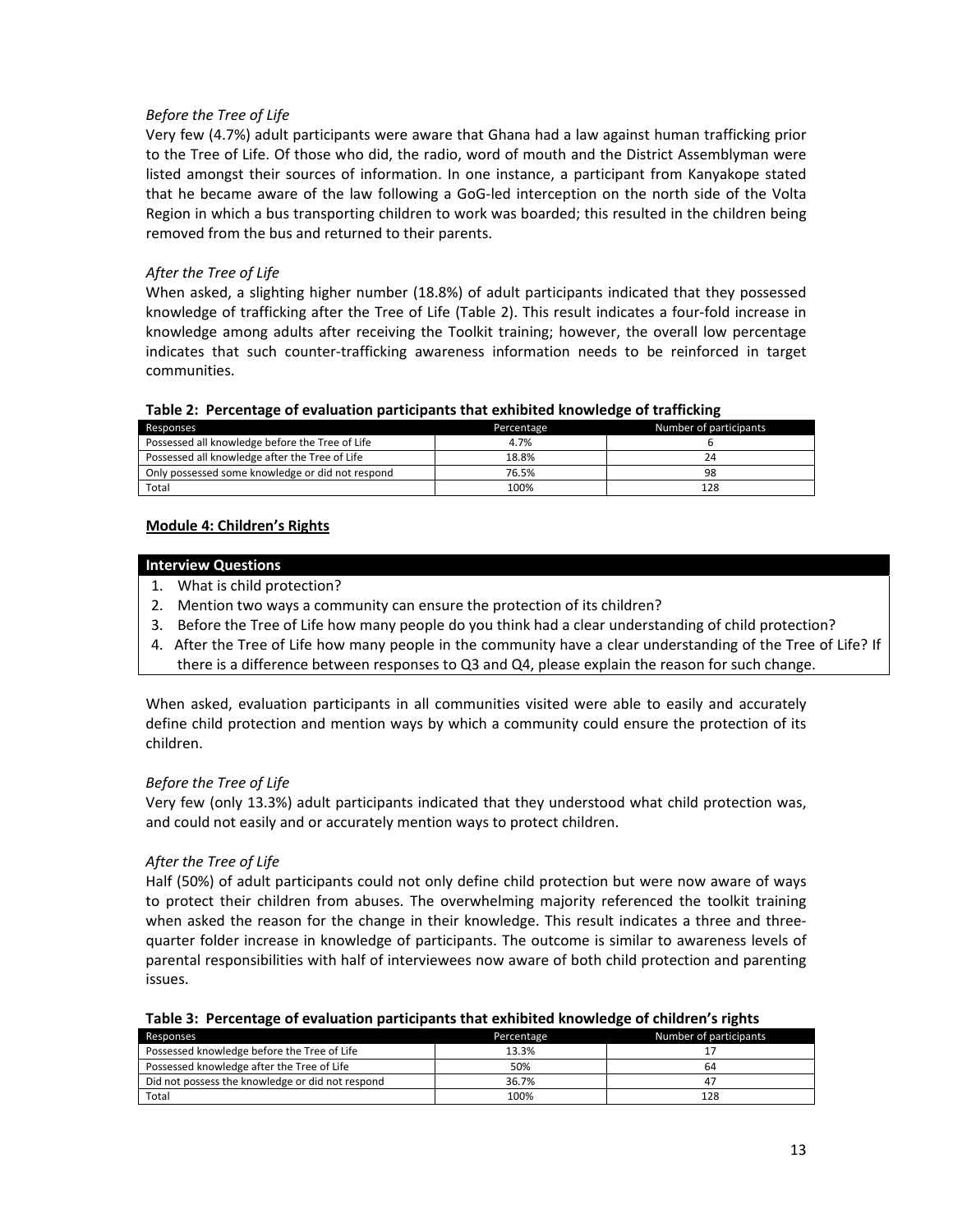#### **Module 5: Children's Rights for Children**

Note: This is the only module where child participants were interviewed.

#### **Interview Questions**

- 1. Name at least three of the rights of children.
- 2. Name at least three responsibilities of children.
- 3. Before the Tree of Life, how many children knew their rights?
- **4.** After the Tree of Life, how many children know their rights? If there is a difference between responses to Q3 and Q4, please explain the reason for such change.

The children interviewed for the evaluation, across all communities, were able to easily and accurately list their rights and responsibilities.

#### *Before the Tree of Life*

Few (6.5%) children reported knowing they had rights and responsibilities. In the few instances where children stated that they were aware, they were unable to identify the source of their information.

#### *After the Tree of Life*

The vast majority of children (63%) interviewed stated that they were aware that they had rights and responsibilities. For example, in Agbagorme, over 96 per cent of the children interviewed indicated that they were aware and also that they came to know of their rights and responsibilities as a result of the community volunteers, trained by IOM, who had conducted information sessions/training at the various schools. This was the most significant change in knowledge among all respondents, with a 10‐fold increase in the number of children now aware of their rights in communities that received the Toolkit training.



|  | Table 4: Percentage of children who knew they had rights |  |  |  |  |
|--|----------------------------------------------------------|--|--|--|--|
|--|----------------------------------------------------------|--|--|--|--|

| Responses                                         | Percentage | Number of participants |
|---------------------------------------------------|------------|------------------------|
| Knew they had rights before the Tree of Life      | 6.5%       |                        |
| Knew they had rights after the Tree of Life       | 63%        | 145                    |
| Were not aware they had rights or did not respond | 30.4%      | 70                     |
| Total                                             | 99.9%      | 230                    |

#### **Module 6: Birth Registration**

**Interview Questions**

- 1. Do you have a child/ children? Yes/No (show of hands)
- 2. Have you registered their birth with the Birth and Death Registry? Yes/No (show of hands)
- 3. Before the Tree of Life how many babies were registered with Births and Deaths Registry?
- **4.** After the Tree of Life how many births have been registered? If there is a difference between responses to Q3 and Q4, please explain the reason for such change.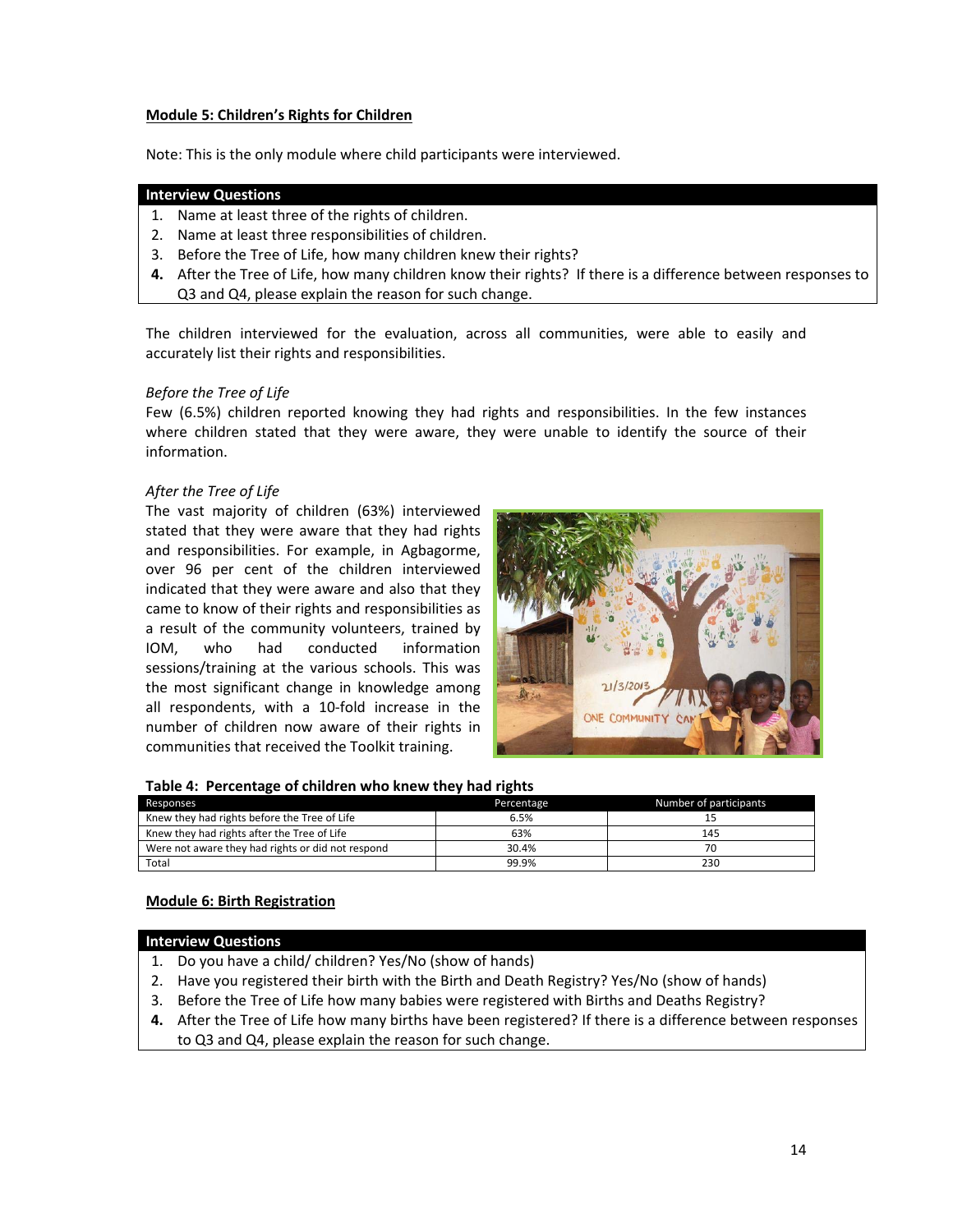## *Before the Tree of Life*

In most communities, 25 per cent of adult participants with children reported registering the births of their children before the Tree of Life. When asked how they knew of the requirement for birth registration, most indicated that they were informed by medical professionals at the 'weighing' of their babies.

### *After the Tree of Life*

In the few cases (1.6%) where the birth registrations took place after the Tree of Life, participants listed school registration and information from the toolkit training amongst the reasons for the birth registrations.

### **Table 5: Percentage of parents who registered their children's birth with the Birth and Death Registry**

| Responses                                         | Percentage | Number of participants |
|---------------------------------------------------|------------|------------------------|
| Registered their children before the Tree of Life | 25%        |                        |
| Registered their children after the Tree of Life  | 1.6%       |                        |
| Did not have children or did not respond          | 73.4%      | 94                     |
| Total                                             | 100%       | 128                    |

# **V. CONCLUSIONS AND RECOMMENDATIONS**

Information obtained during the evaluation interviews suggests that the project has been effective at producing a change in knowledge amongst project participants. Therefore, funding permitting, the remaining modules should be rolled‐out to build on participants' newly acquired knowledge. Furthermore, as the evaluation findings suggest that the toolkit is an effective tool for sensitizing communities to child protection issues, reinforcement is required and the toolkit should be implemented in other communities or incorporated into national action plans.

Recommendation #1: *As much as possible, project communities should be connected with any available revenue generating opportunities and/or referred to any available government services, NGOs or the private sector.* 

In Ghana, it has been observed that financial hardship plays a key role in a parent's decision to traffic his or her child. This reality was underscored during the current evaluation process as community members, and sometimes teachers, stated their appreciation for the knowledge being imparted but then presented the plight of community members, including the children, who were facing financial hardships.

## Recommendation #2: *District Assemblies should be presented with project details in advance of the roll‐out as they have a role to play in supporting the project implementation.*

During the course of the evaluation, toolkit presentations were scheduled at two District Assemblies. This process involved project staff providing a copy of the toolkit to representatives of the District Assembly and explaining the nature and scope of the project. However, as was noted by the project consultants during the training of trainers of the toolkit, "…any programme or project in Ghana wishing to effectively facilitate community mobilization and ownership for child care and protection and elimination of child trafficking should…use effective community entry processes including consultations with the Metropolitan/Municipal/ District authorities." Having the District Assembly involved from the onset means that they may provide some support during the course of the project roll-out and also, it potentially equips them to effectively use the tool to continue community sensitization following the completion of the IOM project.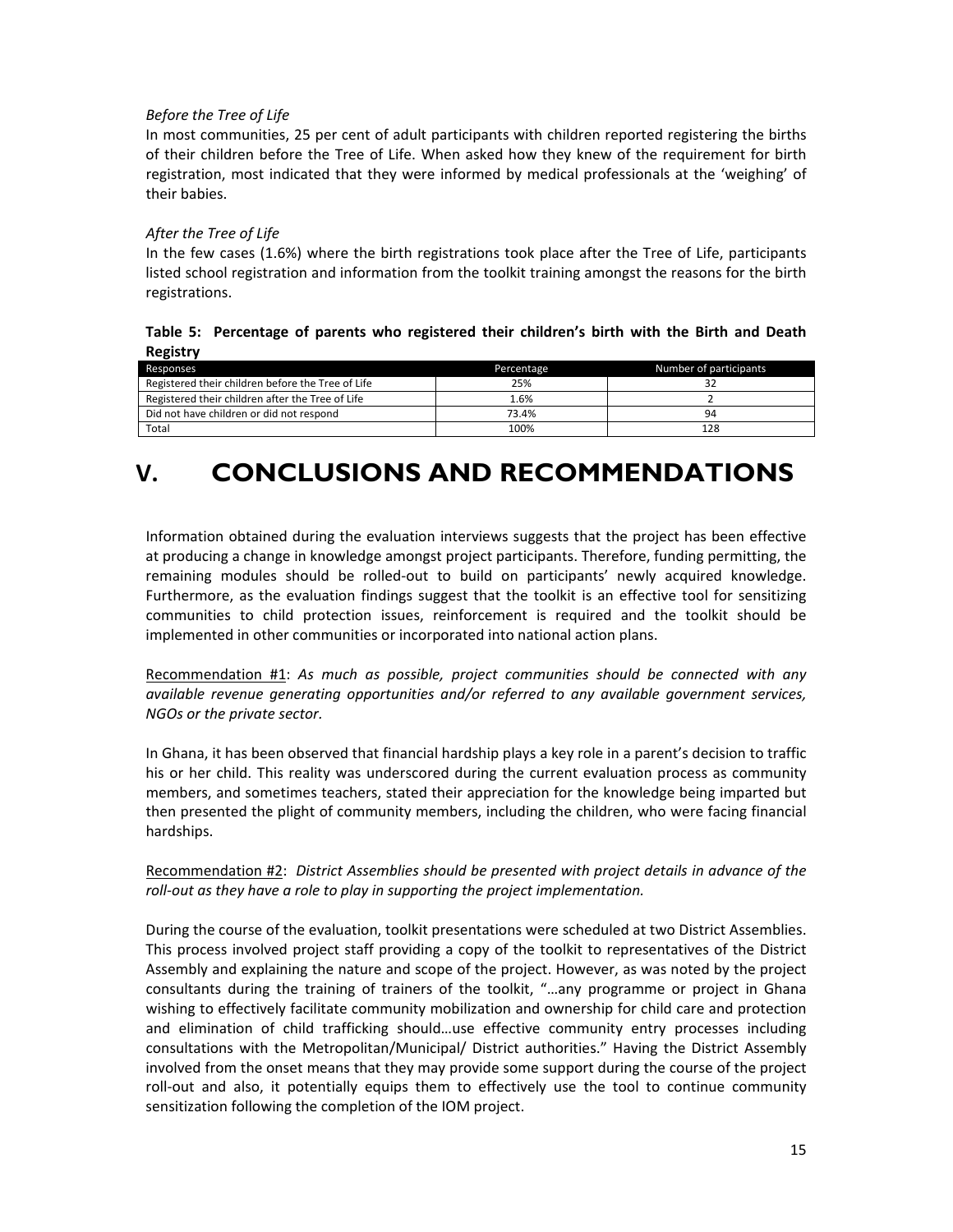Recommendation #3*: IOM should review toolkit modules to ensure that there is no overlap between the information they are presenting and the information being presented by other community actors.*

For example, on the topic of birth registration, participants from most communities indicated that they were previously advised by medical officials of the need to register the birth of their children at the 'weighing'. IOM may choose to leave the toolkit unchanged as a means to reinforce existing community knowledge.

Recommendation #4: *IOM should tie some key toolkit activities to durbars (celebrations) in order to ensure greater community attendance and involvement.*

In one community, participant turnout for evaluation interviews was low; while in another, the community members who participated in the training were not the same community members present for the evaluation interviews; and in yet another community, the participants were a no show which meant that their data could not be gathered for the report. IOM Ghana experience shows that community attendance is better for events tied to durbars than those which are not. Therefore, IOM should consider sponsoring durbars as a means to ensure higher attendance for key toolkit activities.

Recommendation #5: *The "Free To Be Me" training modules should be reinforced in all pilot communities with follow‐up trainings to strengthen community response and awareness of child protection and counter‐trafficking issues.*

The evaluation findings indicate a dramatic increase in knowledge among those who participated in IOM toolkit trainings sessions. However, despite these achievements overall knowledge remains at or below 60 per cent of the target population. The reinforcement of concepts in pilot communities would expand the level of awareness and the capacity of communities to respond to child protection and counter‐trafficking violations.

Recommendation #6: *IOM should scale up child protection and counter‐trafficking training and sensitization in other vulnerable communities in Ghana, utilising the "Free To Be Me" campaign.*

The successful completion of trainings in pilot communities, demonstrates the positive impact and tangible outcomes of the "Free To Be Me Campaign". This model should be replicated to communities across Ghana, particularly those vulnerable to child protection and trafficking violations. This would serve to support national action plans regarding child protection and counter‐ trafficking.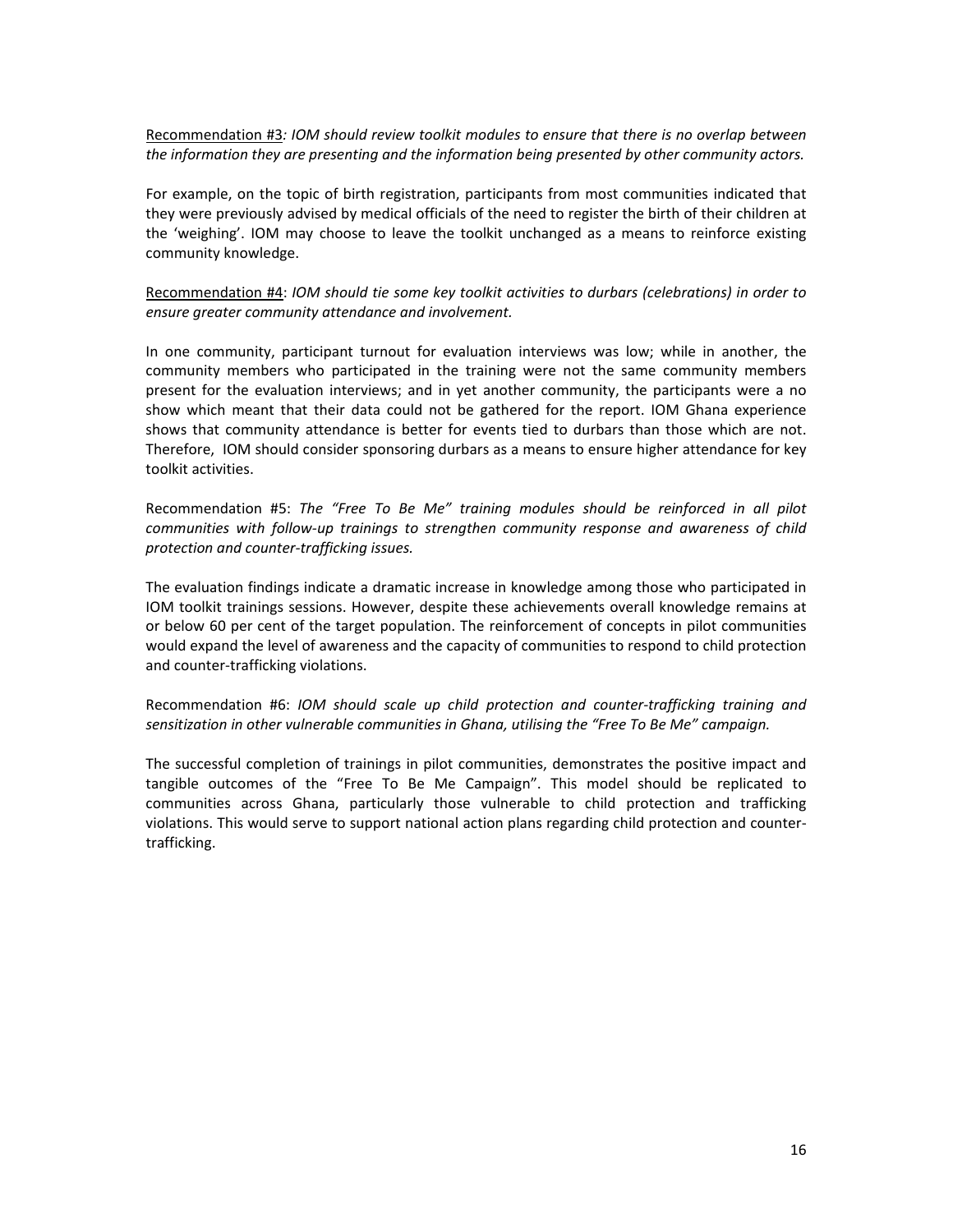# **VI. ANNEXES**

## **VI.II ANNEX A: NUMBER OF COMMUNITY MEMBERS TRAINED DURING TOOLKIT ROLL-OUT**

#### **FIELD ACTIVITIES FOR THE ROLL‐OUT OF THE "FREE‐TO‐BE ME" CHILD PROTECTION TOOLKIT**

|    | <b>MODULES (# of Community Members Trained per Module by Location)</b>                                                                            |                 |                                                             |                                                               |                                                             |                                                            |                                                           |                                                            |                                                                               |
|----|---------------------------------------------------------------------------------------------------------------------------------------------------|-----------------|-------------------------------------------------------------|---------------------------------------------------------------|-------------------------------------------------------------|------------------------------------------------------------|-----------------------------------------------------------|------------------------------------------------------------|-------------------------------------------------------------------------------|
| А. | <b>District</b>                                                                                                                                   | Community       | 1: It Takes a Village                                       | 2: Child Protection                                           | 3: Child Trafficking                                        | 4: Children's Rights                                       | 5: Children's Rights for Children                         | 6: Birth Registration                                      | <b>Review Session</b>                                                         |
| 1. |                                                                                                                                                   | Memordzi/ Sikor | Males:81<br>Females:189<br>Children: 173<br># of Sessions:6 | Males:104<br>Females:253<br>Children: 266<br># of Sessions:11 | Males:80<br>Females:169<br>Children: 152<br># of Sessions:4 | Males:38<br>Females:68<br>Children: 107<br># of Sessions:4 | Males:33<br>Females:88<br>Children:21<br># of Sessions:2  | Males:61<br>Females:89<br>Children:0<br># of Sessions:4    | Males: 38<br>Females: 57<br>Children:26<br># of Sessions:1                    |
| 2. | North Tongu                                                                                                                                       | Kanyakope       | Males:88<br>Females:251<br>Children:31<br># of Sessions:6   | Males:27<br>Females:63<br>Children:38<br># of Sessions:5      | Males:49<br>Females:118<br>Children:0<br># of Sessions:3    | Males:12<br>Females:29<br>Children:18<br># of Sessions:3   | Males:0<br>Females:0<br>Children:70<br># of Sessions:2    | Males:21<br>Females:44<br>Children:31<br># of Sessions:3   |                                                                               |
| 3. | South Tongu                                                                                                                                       | <b>Hlevi</b>    | Males:57<br>Females:148<br>Children: 136<br># of Sessions:3 | Males:69<br>Females:174<br>Children:234<br># of Sessions:4    | Males:42<br>Females:121<br>Children: 136<br># of Sessions:2 | Males:57<br>Females:95<br>Children:376<br># of Sessions:3  | Males:32<br>Females:86<br>Children:136<br># of Sessions:1 | Males:43<br>Females:103<br>Children:136<br># of Sessions:2 |                                                                               |
| 4. |                                                                                                                                                   | Agbargorme      | Males:18<br>Females:49<br>Children: 102<br># of Sessions:2  | Males:35<br>Females:52<br>Children:86<br># of Sessions:5      | Males:11<br>Females:27<br>Children: 75<br># of Sessions:3   | Males:53<br>Females:34<br>Children:102<br># of Sessions:2  | Males:14<br>Females:28<br>Children:85<br># of Sessions:2  | Males:14<br>Females:28<br>Children:0<br># of Sessions:1    | Males: 42<br>Females:16<br>Children:26<br># of Sessions:1                     |
| 5. | <b>Ketu South</b>                                                                                                                                 | Anoenu          | Males:25<br>Females:25<br>Children:13<br># of Sessions:1    | Males:209<br>Females:38<br>Children:0<br># of Sessions:5      | Males:23<br>Females:30<br>Children:0<br># of Sessions:2     | Males:90<br>Females:80<br>Childrn:13<br># of Sessions:4    | Males:22<br>Females:43<br>Children:65<br># of Sessions:2  | Males:67<br>Females:19<br>Children:0<br># of Sessions:2    | Males: 28<br>Females: 38<br>Children:0<br># of Sessions:1                     |
| 6. |                                                                                                                                                   | Averyiborme     | Males:35<br>Females:50<br>Children: 129<br># of Sessions:1  | Males:12<br>Females:9<br>Children:51<br># of Sessions:1       | No data                                                     | No data                                                    | No data                                                   | Males:35<br>Females:50<br>Children:129<br># of Sessions:1  |                                                                               |
|    | <b>Total Community Members Trained (by</b><br>module)*                                                                                            |                 | Total Trained: 1600<br>Total Sessions:18                    | Total Trained: 1720<br>Total Sessions:31                      | Total Trained: 1033<br>Total Sessions:14                    | Total Trained: 1172<br>Total Sessions:16                   | <b>Total Trained:723</b><br>Total Sessions:9              | Total Trained:870<br>Total Sessions:13                     | <b>Combined Total</b><br>Reached: 7389<br><b>Total Module</b><br>Sessions:104 |
|    | *Note – total numbers trained by module is tallied by persons attending each session, it is possible some individuals attended multiple sessions. |                 |                                                             |                                                               |                                                             |                                                            |                                                           |                                                            |                                                                               |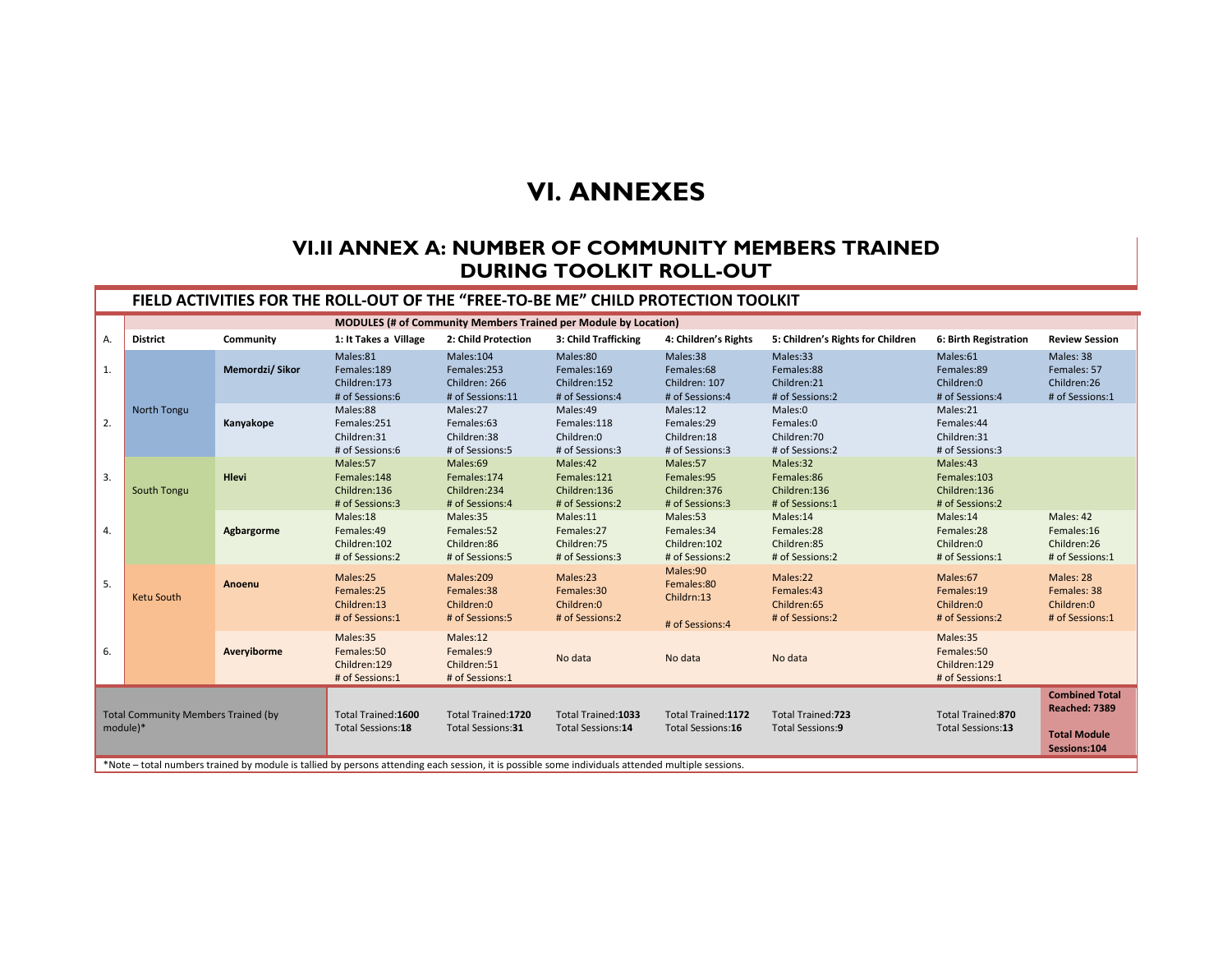# **VI.III ANNEX B: NUMBER OF PARTICIPANTS INTERVIEWED FOR EVALUATION BY COMMUNITY**

| А.                                                                                                          | <b>District</b>   | <b>Community</b>          | # of Community Members<br><b>Evaluated by Location*</b>                           |  |
|-------------------------------------------------------------------------------------------------------------|-------------------|---------------------------|-----------------------------------------------------------------------------------|--|
|                                                                                                             |                   | Memordzi/<br><b>Sikor</b> | Adult Males: 20<br><b>Adult Females: 53</b><br><b>Boys: 56</b><br>Girls: 73       |  |
|                                                                                                             | North Tongu       | Kanyakope                 | <b>Adult Males: 5</b><br>Adult Females: 16<br><b>Boys: 17</b><br>Girls: 10        |  |
| 3.                                                                                                          |                   | Hlevi**                   | <b>Adult Males: 3</b><br><b>Adult Females: 13</b><br><b>Boys: 76</b><br>Girls: 77 |  |
| 4.                                                                                                          | South Tongu       | <b>Agbargorme</b>         | Adult Males: 11<br><b>Adult Females: 10</b><br><b>Boys: 25</b><br>Girls: 29       |  |
| 5.                                                                                                          | <b>Ketu South</b> | Anoenu**                  | <b>Adult Males: 9</b><br><b>Adult Females: 4</b><br><b>Boys: 12</b><br>Girls: 8   |  |
| 6.                                                                                                          |                   | <b>Averyiborme</b>        | Adult Males: 0<br>Adult Females: 0<br>Boys: 0<br>Girls:0                          |  |
| <b>Total Community Members</b><br><b>Combined Total Reached:</b><br>128 adults, 230 children<br>Interviewed |                   |                           |                                                                                   |  |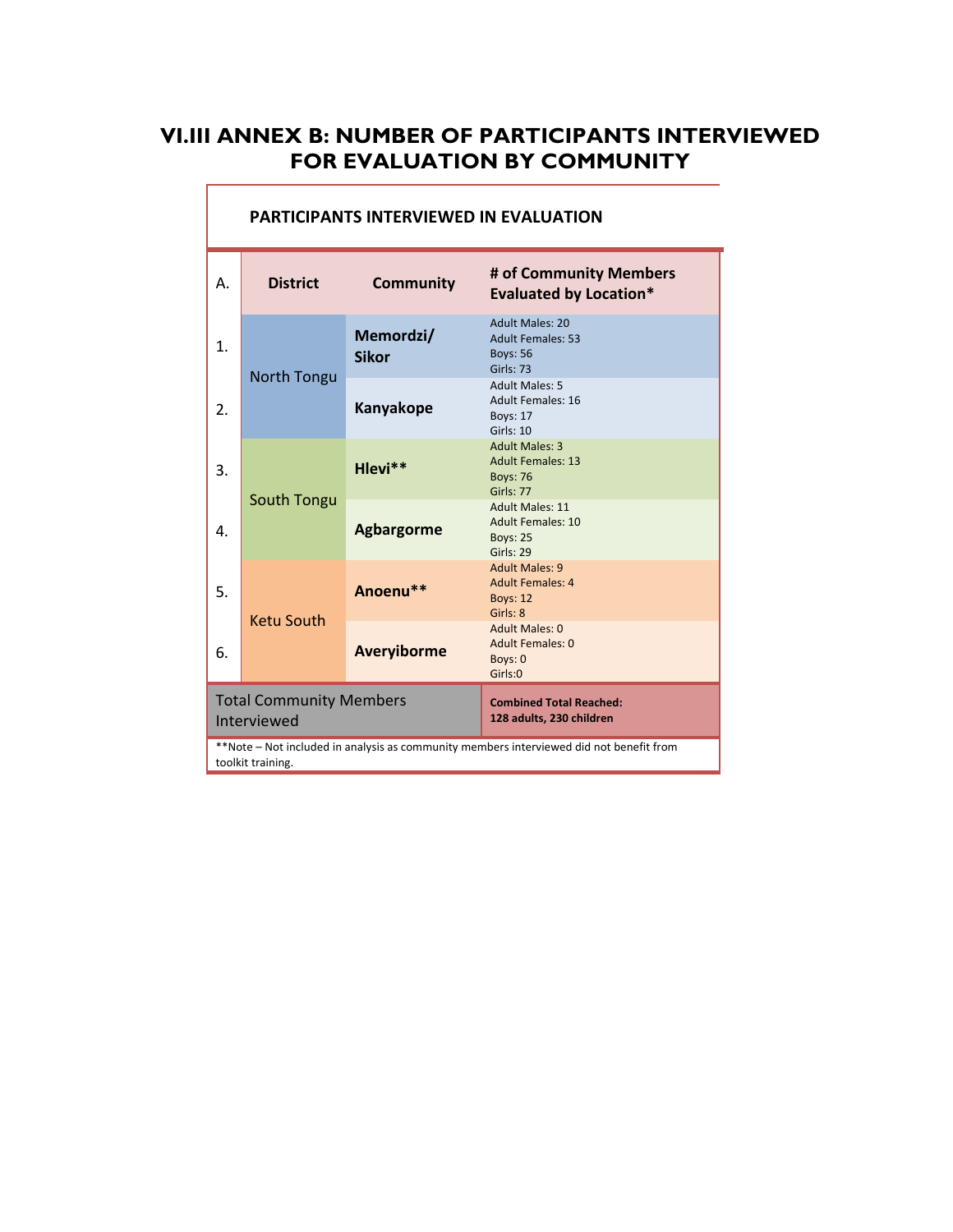# **VI.I ANNEX C: EVALUATION QUESTIONS**

| <b>Module</b>                | <b>Questions</b>                                                                                                                                                                                                                                                                                                                                                                                                                                                                                                                                                                                                                                                                                                                                                                   |
|------------------------------|------------------------------------------------------------------------------------------------------------------------------------------------------------------------------------------------------------------------------------------------------------------------------------------------------------------------------------------------------------------------------------------------------------------------------------------------------------------------------------------------------------------------------------------------------------------------------------------------------------------------------------------------------------------------------------------------------------------------------------------------------------------------------------|
| Module 1: It Takes A Village | Before the Tree of Life how many times did your community<br>1.<br>meet to discuss the problems of children?<br>2. After the Tree of Life how often has your community met to<br>discuss the Tree of Life? If there is a difference between the<br>response to Q1 and Q2, please explain the reason for<br>change.                                                                                                                                                                                                                                                                                                                                                                                                                                                                 |
| Module 2: Child Protection   | 3. On average, how many children were taken from the<br>community each month before the Tree of Life?<br>How many have been taken since? If there is a difference<br>4.<br>between response to Q1 and Q2, please explain the reason<br>for such change.<br>Name three key responsibilities parents are expected to<br>5.<br>undertake towards their children to ensure they are well<br>cared for and protected?<br>How many parents in this community used to undertake all<br>6.<br>3 responsibilities to their children before the Tree of Life?<br>7. How many parents do you think have taken on all three<br>responsibilities to their children after the Tree of Life? If<br>there is a difference between responses to Q4 and Q5,<br>please explain the reason for change. |
| Module 3: Child Trafficking  | What is child trafficking? (take turns in the group and let<br>8.<br>everybody name some features of the trafficking definition)<br>Count the number of people who mention that trafficking is<br>for the purposes of exploitation.<br>9. Who is a trafficker?<br>10. Name three things that happen to a child after s/he has<br>been trafficked?<br>11. Before the Tree of Life did community members have all the<br>knowledge you have exhibited above?<br>12. Before the Tree of Life, how many people knew there was a<br>law against human trafficking?<br>13. After the Tree of Life, how many people know there was a<br>law against human trafficking?                                                                                                                    |
| Module 4: Children's Rights  | 14. What is child protection?<br>15. Mention two ways a community can ensure the protection<br>of its children?<br>16. Before the Tree of Life how many people do you think had a                                                                                                                                                                                                                                                                                                                                                                                                                                                                                                                                                                                                  |